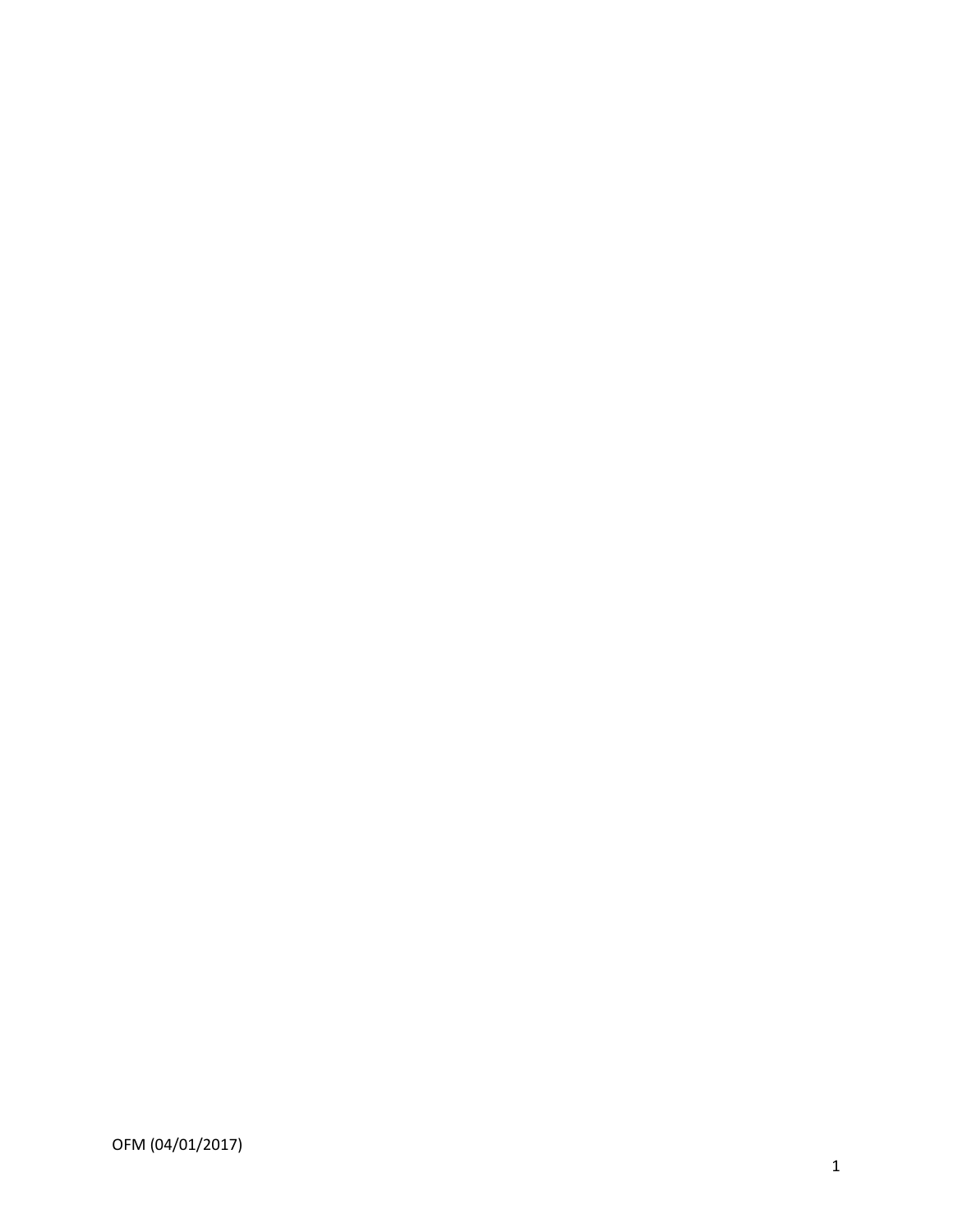# **TABLE of CONTENTS**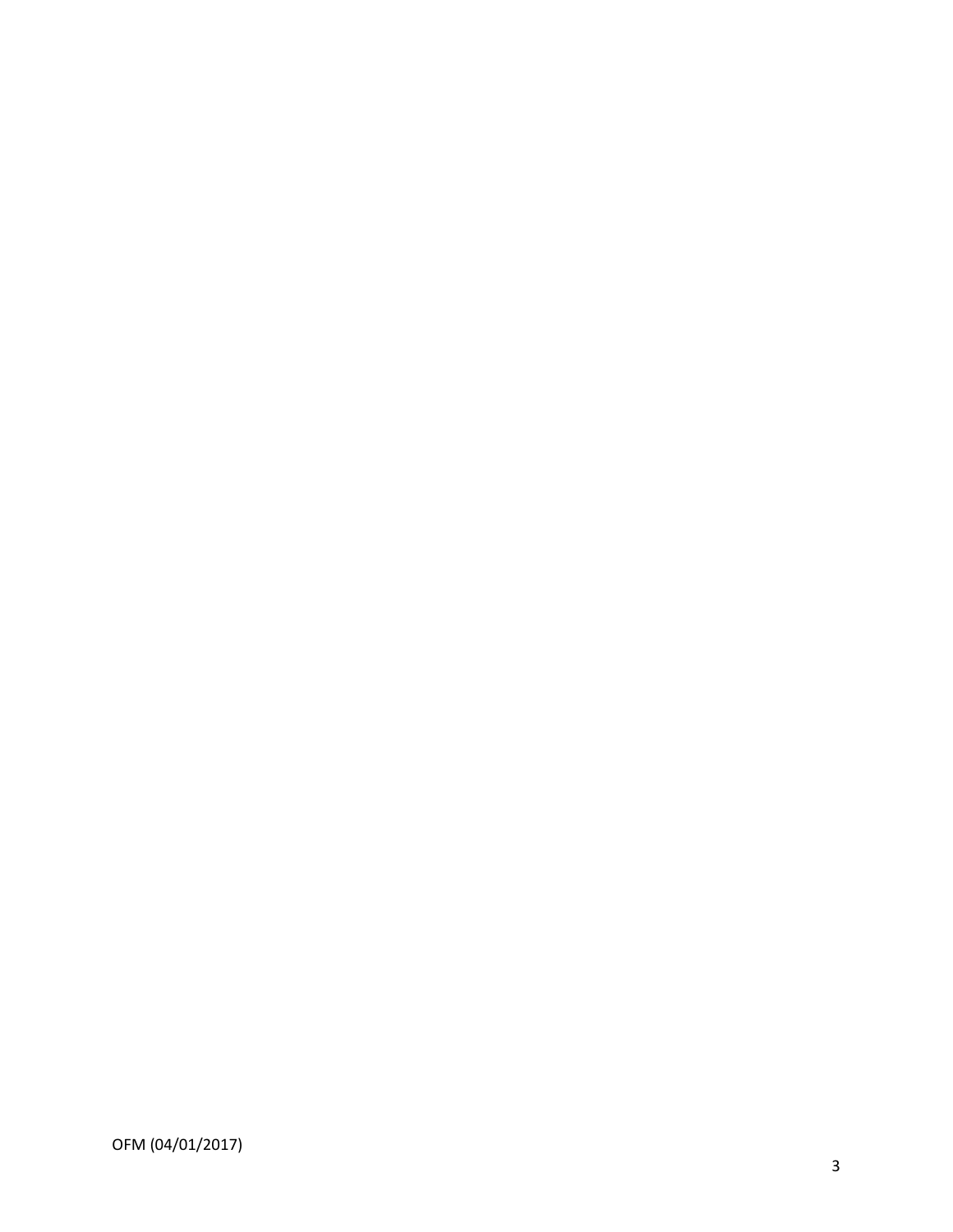# <span id="page-4-0"></span>**Overview**

#### <span id="page-4-1"></span>**Introduction**

The Information Technology Position Description form (IT PD) describes the work assigned to position fitting within the IT classification structure. It identifies the specific job duties, assigned level of responsibility, level of accountability and other important information regarding the knowledge, training, education and skills needed for each job.

The IT PD serves as a helpful tool for job applicants, employees, supervisors and Human Resources (HR) staff. Each position description must list the primary duties and responsibilities currently assigned to the position along with the required competencies as determined by the employer, the essential functions necessary in performing the work and other job-related information needed.

Other important purposes include:

- Providing a foundation for the performance management process. Performance management includes activities that ensure goals are consistently being met in an effective and efficient manner. Without developing a clear job description, it is difficult for an employee to know what they should be accomplishing in order to be successful.
- Assisting supervisors in describing to their employees what they need to know to perform their jobs and to describe the purpose of the job in fulfilling the mission of the organization.
- Allowing HR staff to appropriately allocate and/or reallocate a position to a State HR job class or structure and perform other related HR activities such as making overtime eligibility determinations.
- Establishing a framework for HR staff and others to trace the evolution of duties over time.

This guide provides helpful "best-practice" concepts, suggestions and techniques for completing an IT PD.

#### <span id="page-4-2"></span>**Requirements**

Employers must maintain and have on file a current position description for each position. A standard form developed by the Office of Financial Management, State HR or one containing components similar to those found in the State HR form must be used for each IT position. The State HR form is available at: [http://www.hr.wa.gov/Pages/forms.aspx.](http://www.hr.wa.gov/Pages/forms.aspx)

Position descriptions are generally prepared under the following circumstances:

- A position is newly established.
- The assigned duties are subject to change.
- The position is part of a State HR class study.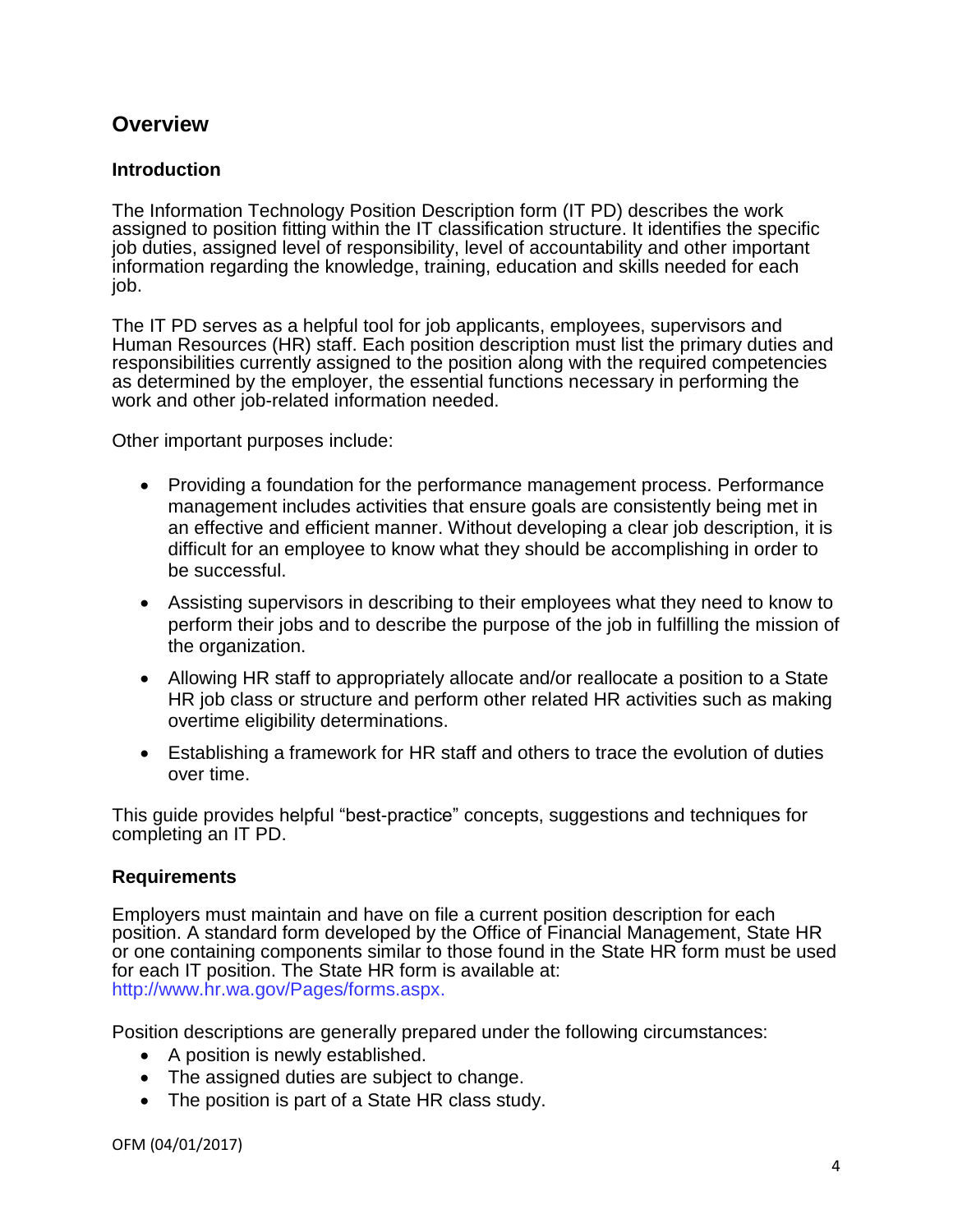As part of the required annual employee evaluation process, position descriptions are reviewed and updated as needed by the incumbent and the supervisor.

#### <span id="page-5-0"></span>**The Supervisor's Role**

Supervisors assist their employees in understanding the link between the organization's goals and individual employee performance. Through their actions and attitudes, they help create a culture supporting employee performance. It is vitally important that an accurate position description is completed and shared with the employee. It is the employee's responsibility to review the duties and responsibilities of the position to ensure they understand the position's key job functions.

Supervisors and manager have the right and responsibility to assign duties and responsibilities to a position and to authorize the written content described on the position description. Supervisors and managers are accountable for managing state resources effectively and are expected to follow the standards that have been established for completing the position description for their employees.

# <span id="page-5-1"></span>**Completing the Form**

The position's immediate supervisor should develop the position description and share it with the employee so the expectations of the job functions are clear. The supervisor and higher-level management have the right and responsibility to assign duties and approve the position description's final written content. HR staff is a valuable resource for assisting supervisors in completing the form.

The position description is a tool that supervisors should use to discuss with the employee the purpose of their job and to help identify and understand the primary duties and responsibilities assigned to their position.

# <span id="page-5-2"></span>**Contents**

The IT PD includes the following sections:

- 1. Position Information
- 2. Organizational Structure
- 3. Position Objective
- 4. Assigned Work Activities (Duties and Tasks)
- 5. Problem Solving
- 6. Decision Making
- 7. Potential Impact of Results
- 8. Financial Dimensions
- 9. Lead Work/Supervisory Responsibilities
- 10.Working Relationships
- 11.Continuity of Operations Plans (COOP) Designation For Disaster or Emergency Recovery
- 12.Qualification Knowledge, Skills and Abilities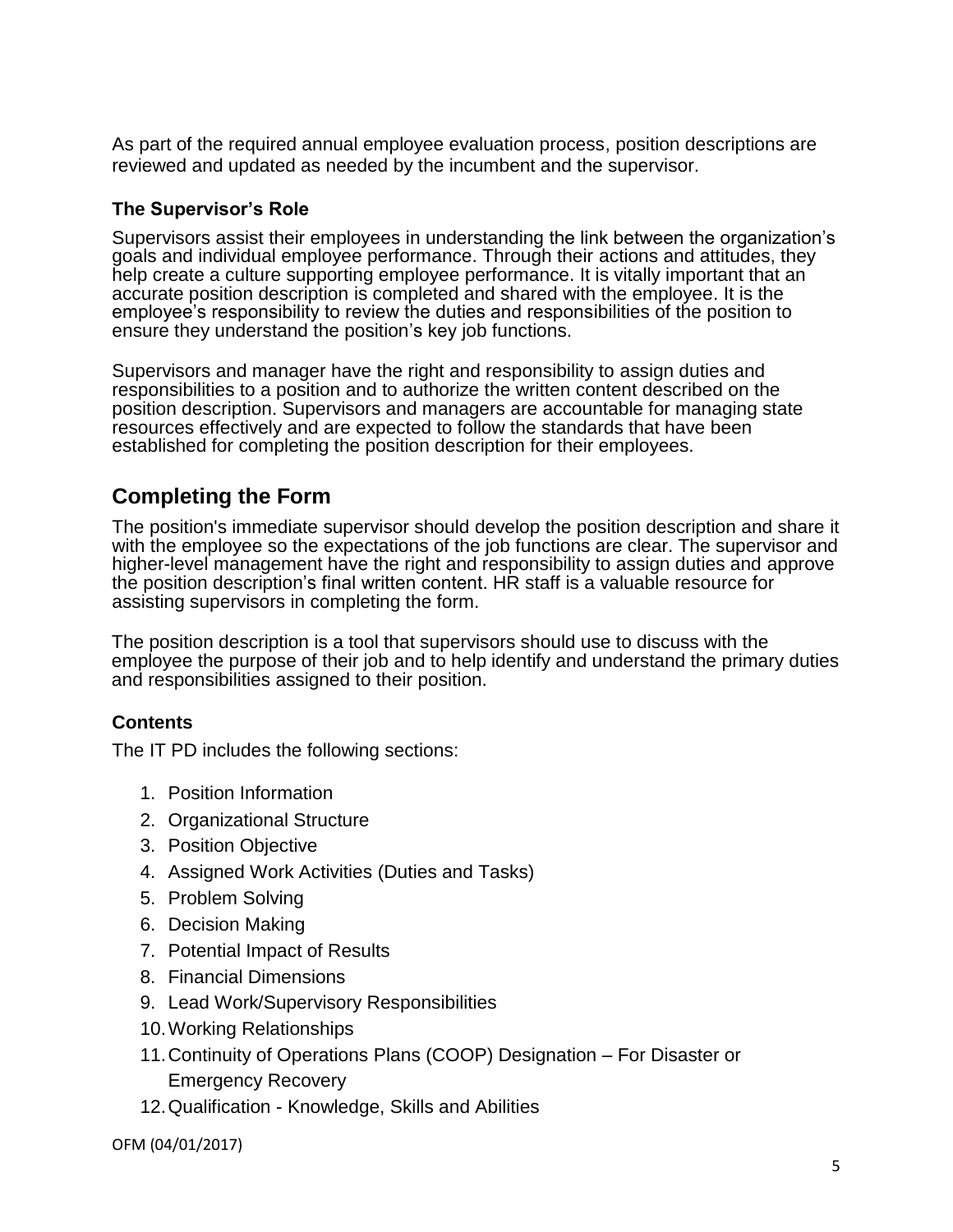- 13. Special Requests and Conditions of Employment
- 14.Working Conditions
- <span id="page-6-0"></span>15.Acknowledgement

- When writing the IT PD, remember to keep the sentences short, simple, strong and sincere. Write clearly and concisely to provide clear understanding of the position's duties and responsibilities.
- Use plain-talk and common terms to describe duties and responsibilities use everyday English.
- Clarify ambiguous terms such as "assist," "advise," "handle," "inspect," or "research" by describing the specific tasks relating to those terms.

#### <span id="page-6-1"></span>**Common Errors**

The top two mistakes made in writing position descriptions can have long-term adverse effects:

- 1. *The description is based on the knowledge, skills and abilities of an individual, not the actual work of the position*. Employees bring their own unique sets of knowledge and skills to their work and value to the organization. However, write the position description to reflect *the work of the position*, not to an individual's unique knowledge, skills, or abilities.
- 2. *The description is 'overbuilt'***.** This often involves overstating duties in an attempt to reallocate the position higher. Often the description is so overbuilt that it calls into question the work of peers, leads and/or supervisors. This practice results in misallocations, allocation appeals and grievances, and poor staff morale. This can also adversely affect an employee in a layoff situation or organizational change.

Write the position description in a concise, accurate and complete fashion so those reviewing the document clearly understand the duties and responsibilities performed.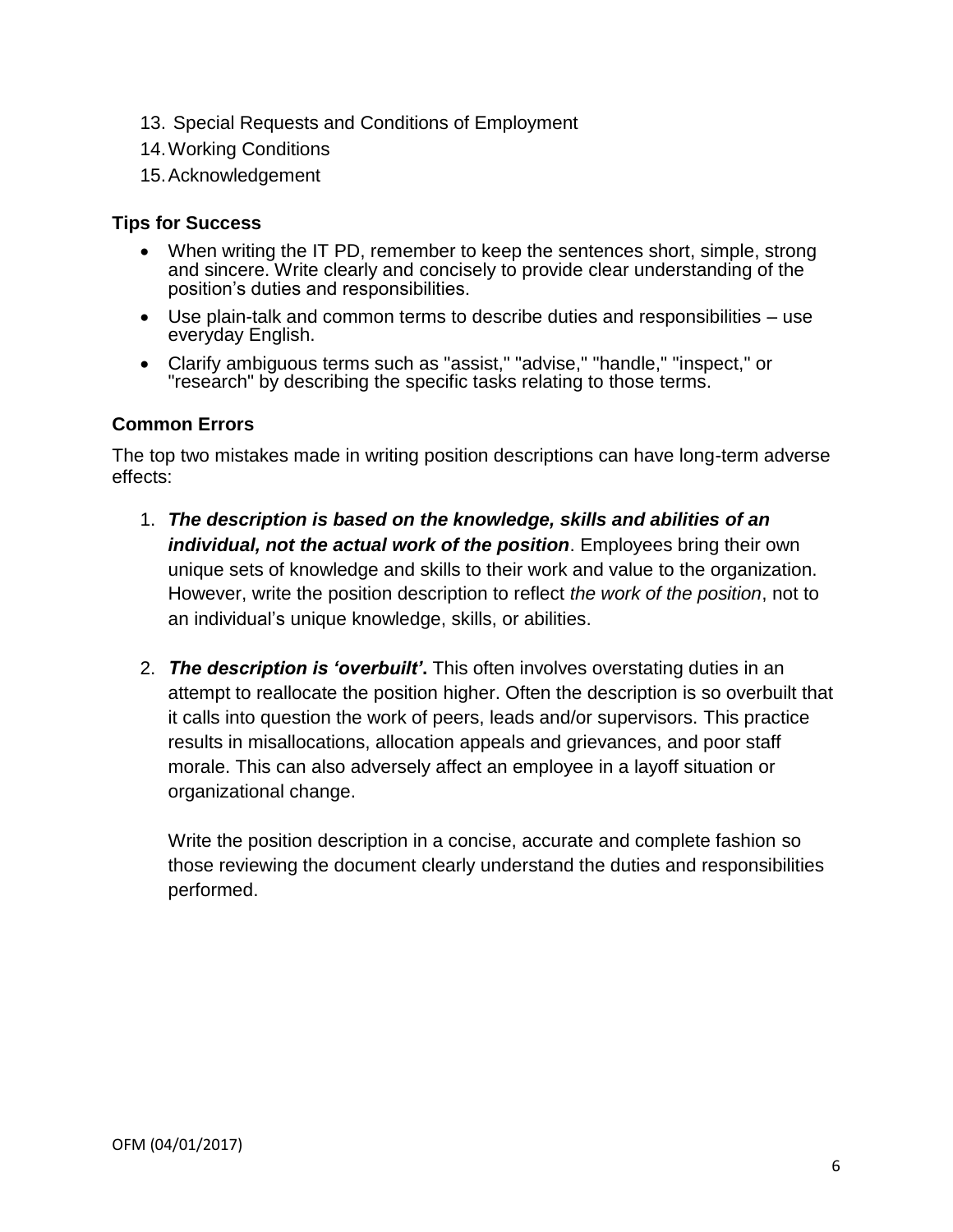Other common errors in writing the position description include:

- The position description is too brief or too lengthy.
- Major responsibility is not highlighted or not identifiable.
- Wording is vague, abbreviated, or in-house jargon.
- One or more sections are not completed, including signatures.
- Using "supervisor" or "supervises" in reference to programs rather than people. (*One does not supervise programs, but rather people*)
- Description of supervision of employees is inconsistent with the definition of Supervision outlined in the State HR, *Glossary of Classification Terms*.

Work with your HR staff to address concerns you have. They can help identify and effectively describe the work so that an accurate position description is used for hiring, staffing and performance management purposes.

# <span id="page-7-0"></span>**Position Information**

This section provides technical information to identify the position.

The information on a position description is position rather than incumbent-specific. Therefore, personal employee information such as phone number or email is not included.

# <span id="page-7-1"></span>**Tips for Success**

- The position description form has the use of drop-down menus and checkboxes.
- The sections allow entering text including the use of bold, bulleted-text, spellcheck and underline.
- Several of the fields in this section are self-explanatory. Some of the fields such as "Position Number" may require assistance from the HR Office to complete.

Here are additional tips regarding some of the other fields:

# *"Action"*

In the drop-down menu, there are four options:

- Establish Choose this option for a brand new position.
- Reallocate As the supervisor, choose this option to initiate a position review request for the position.
	- o Note: HR may update this field following a position allocation review.
- Review/No Change Select this option if no changes are made during the annual or an interim review.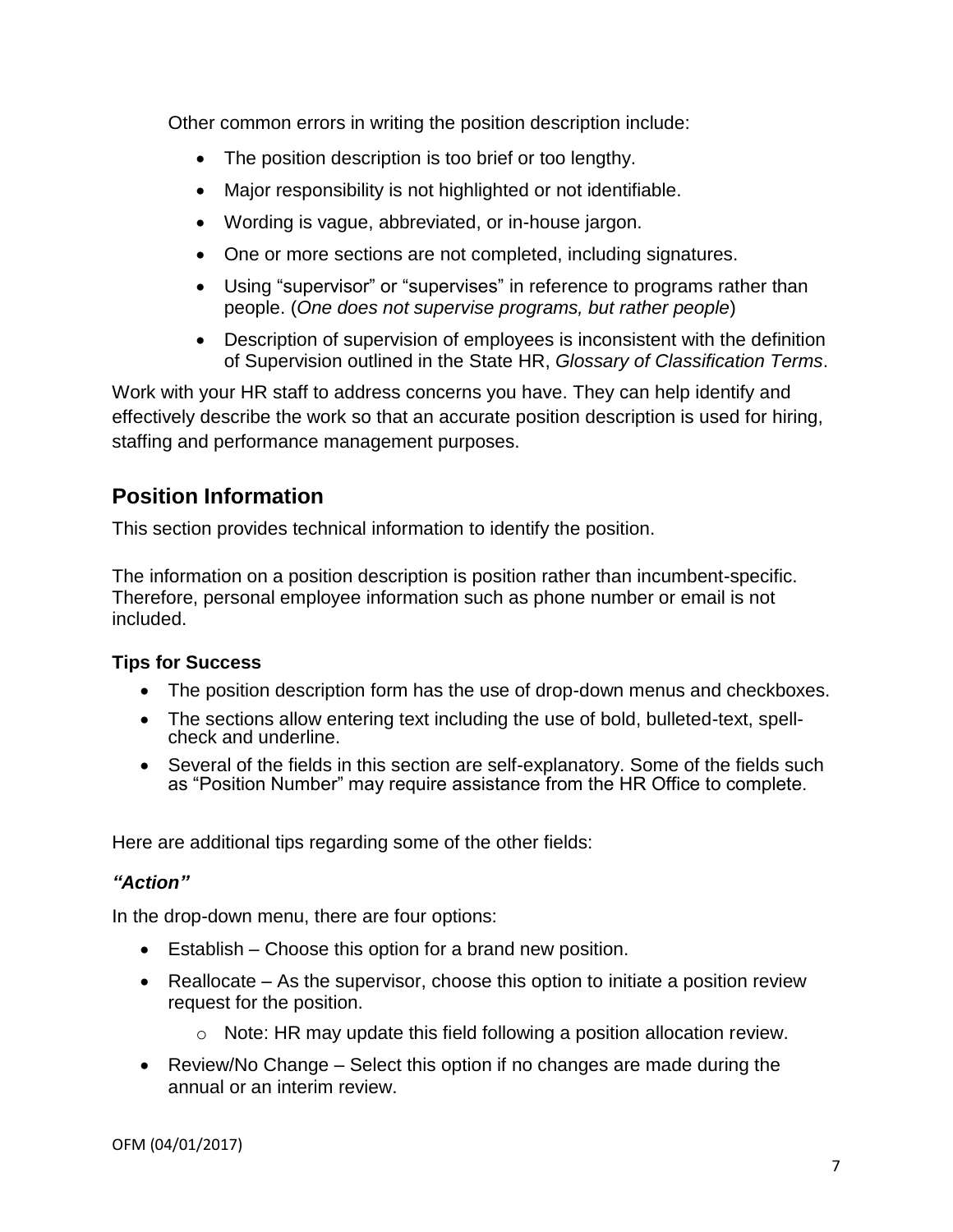Update – Use this option if there are substantive changes to the position.

#### *"Class Code and Title"*

Enter the position's current class code and class title into this field. Do not enter working titles.

#### *"HRMS Position Number"*

There is usually a difference between the organization's position number and the HRMS Position Number. If the position(s) are part of HRMS, enter the number in this field. There is a difference between agency/HE institution position number and the HRMS position number.

Contact the HR Office for help in completing this portion of the form.

#### *"Project Title"*

This field is used if applicable. WAC 357-19-305 defines project positions. Note that "Projects" have expected end dates.

#### *"Date Previous Position Description Approved"*

This refers to the last time the position description was written, approved and signed by the supervisor.

# *"Primary Job Family" and "Secondary Job Family"*

These fields identify the primary and secondary IT job family for the position.

A technical focus group with representation from the Office of the Chief Information Officer, and agencies and higher education technical experts compiled the job family information. The Job Family designation is the initial and primary factor in evaluating professional IT positions.

On the form, you will be able to choose from the list of selections in the drop-down box. You will only be able to select one primary and one secondary job family. Although there may be a variety of duties and tasks, all positions contain a central knowledge requirement and reason for its existence. Be sure to review the *IT Job Family Descriptors* prior to making a final determination.

If you are unsure of the appropriate job family talk with your manager or HR staff for assistance.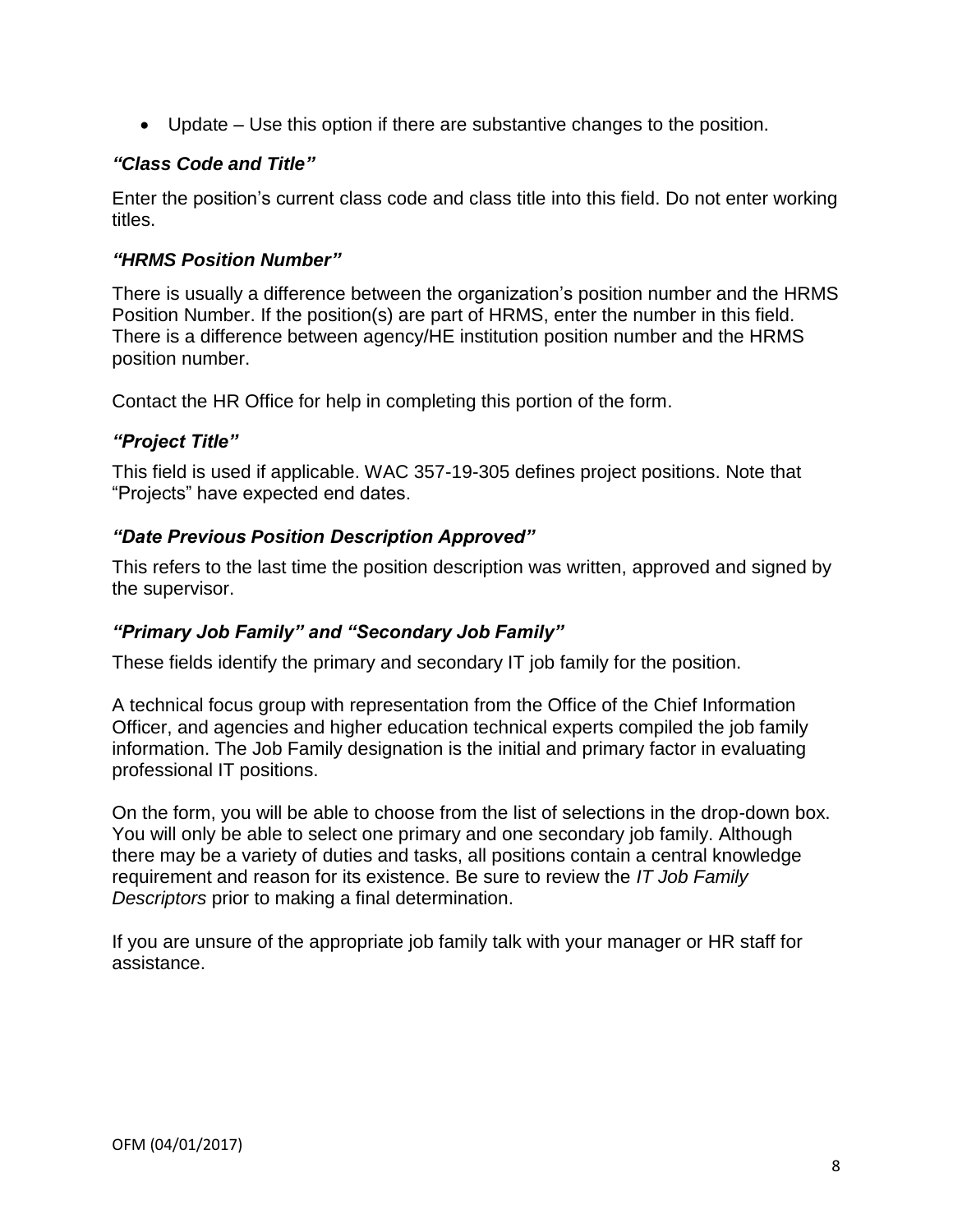- Prior to making a determination regarding the appropriate job family, review the IT Job Family Descriptors.
- After reviewing the job family options, the following questions may be helpful in making your selection:
	- Why does the position exist?
	- What is the primary function of this position?
	- What are the Knowledge, Skills and Abilities (KSAs) required?

This section captures what the position is doing rather than the medium in which they are working.

# <span id="page-9-0"></span>**Organizational Structure**

This section describes the function of the position's division or unit. It explains how the position fits into the work unit and larger organizational structure.

# <span id="page-9-1"></span>**Tips for Success**

Summarize the functions of division/unit. Describe how the position fits into the work unit and larger organizational structure.

Attach a current organizational chart that shows the organization structure associated with the position's work division/unit or other functional structure.

For example, include:

- The position.
- **Positions reporting to the position being reviewed, if any.**
- **The position's supervisor.**
- **Peer positions working the same organizational unit.**
- **Two or three management level positions above the supervisor.**

When feasible, include the band and points for other IT positions in the organizational chart.

**Remember –** Attach a copy of the organizational chart! (Do not embed the Organization chart in this field)

# <span id="page-9-2"></span>**Position Objective**

This section describes the position's main purpose and describes its placement and relation to other positions in the agency/HE institution. Correctly worded, it helps employees understand the position's key roles and contribution to the organization's vision, mission, goals and objectives. Correctly worded, it helps employees understand the position's key role and how the work contributes to the agency/HE institution mission. It also provides a brief summary of the position's key roles and responsibilities, providing a big picture of what the position will be doing.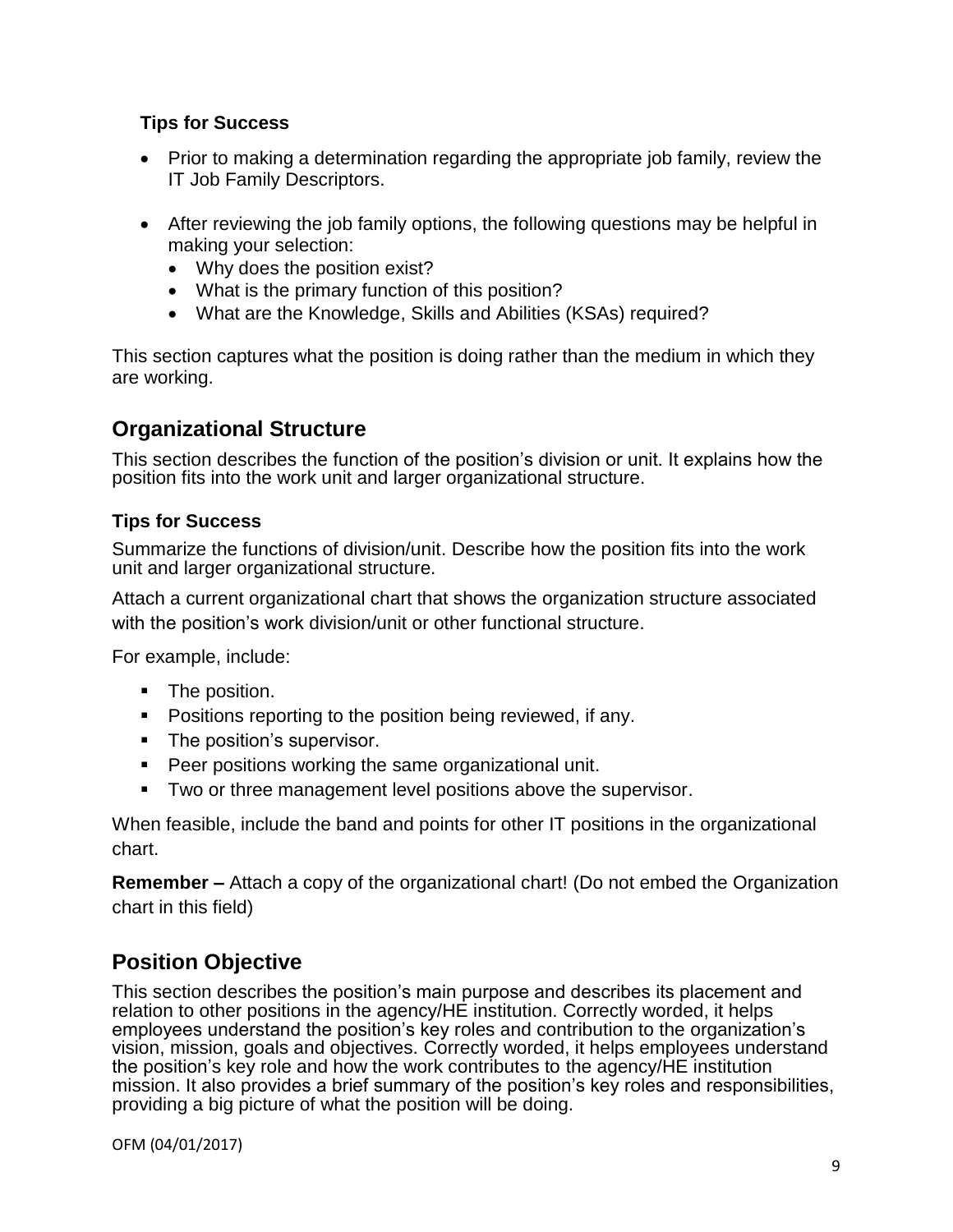Other purposes of this section:

- To describe the position's main purpose and placement in the organization.
- To provide a brief summary of the scope, objective, role and key responsibilities of the position.
- To give the overall "big picture" of what the position will be doing.
- Help the employee understand how his or her work contributes to achieving the agency/HE institution's mission and goals.

Positions support the mission either directly (by providing services to the public) or indirectly (by supporting those who provide services to the public).

When writing the objective, briefly describe the position's main purpose, and answer the questions:

- "Why does the position exist?"
- "What is the overall purpose?"
- "How does the work of this position fit within and support the organization's mission and goals?"

#### <span id="page-10-0"></span>**Tips for success**

- Be brief and clear the position objective should be no more than 2 to 3 sentences.
- State the mission.
- Describe the key role of the position and state how the position supports the organization's mission and goals. It may be useful to read supporting documents such as the strategic plan, etc.

# <span id="page-10-1"></span>**Examples**

Positions support the mission either directly (by providing services to the public) or indirectly (by supporting those who provide services to the public).

**Direct support –** *Correctional Records Supervisor. As a custodian of offender records, the Correctional Records Supervisor (CRS) manages a correctional records office to ensure compliance with appropriate laws and agency policy. The CRS contributes to the agency's mission to improve public safety by entering, auditing, and interpreting, on behalf of the agency, the legal documents that hold offenders within the agency's facilities and/or under the jurisdiction of the Department of Corrections for appropriate supervision within the community.* 

**Indirect support –** *Office Assistant 3***.** *The Department's mission is to improve public safety. This position provides general office support to the statewide Training and Development unit, which supports DOC employees by developing and delivering curricula to enhance employee performance and safety. This position helps the Training and Development staff achieve the mission by coordinating*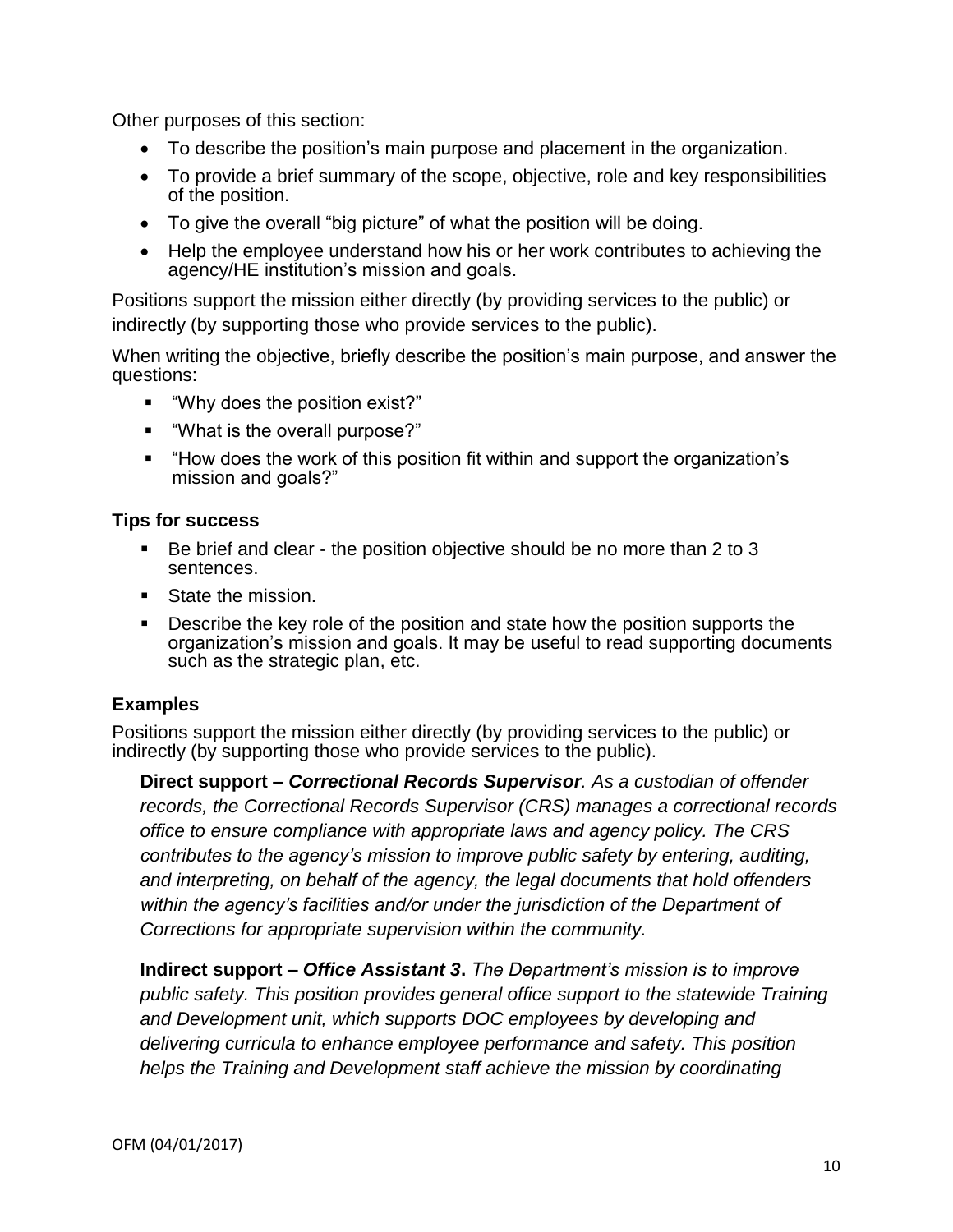*schedules, meeting deadlines, directly interacting with customers and providing clerical support in the production of training materials.*

# <span id="page-11-0"></span>**Assigned Work Activities (Duties and Tasks)**

There are two steps to completing this section:

- Writing the Work Activities to include Outcomes.
- Identifying & Underlining the Essential Functions.

# <span id="page-11-1"></span>**Writing Work Activities**

Work activities are the duties and tasks performed by a position and are used to:

- Describe the primary functions or key responsibilities.
- Describe the scope and level of independence and decision-making authority.
- Determine the position's job classification and overtime eligibility status.
- Identify the essential functions of the position that must be performed with or without a **[Reasonable Accommodation.](http://hr.ofm.wa.gov/diversity/equal-employment-opportunity/reasonable-accommodations)**

Ask the following questions when preparing to write work activities:

- What are the position's primary duties?
- What specific materials, equipment or machines are used in carrying out the job?
- What types of problems are encountered on the job and what is needed to resolve them?
- Does the position work with other positions or alone? What type of involvement occurs with other positions?
- What type of supervision is received? Who reviews a completed project for accuracy? How frequent is work reviewed?
- Does the position supervise other positions?
- What type of supervision is given to other positions?
- Is the job responsible for financial dimensions and how much?
- What is the impact of the person not performing their job?

When writing work activities, use [clear action verbs t](http://insidedoc/usercontents/orgdev/docs/Academies/SSS/04REPDE.pdf)o describe:

- The work performed with people, data, or things.
- The outcome, result, or purpose of the work.
- Any tools or equipment used to complete work.
- Who directs the work of this position, and who (if anyone) must review the work when it's done?
- The level of independence, the degree of authority or control, and to whom the employee makes recommendations (if applicable).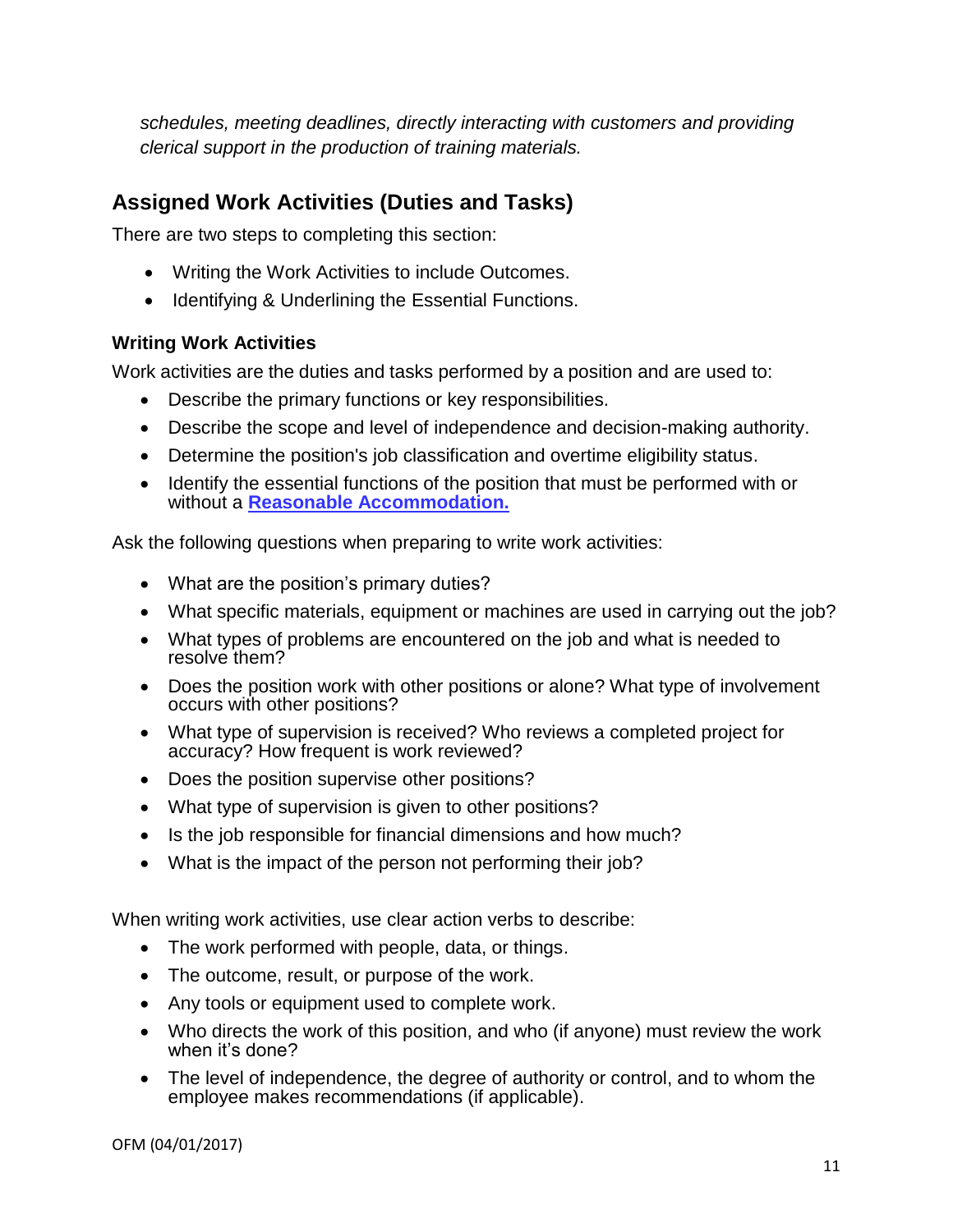• Who (if anyone) must review the work?

Note: Not all of the above elements will be present in all duties. Include as many as apply.

#### <span id="page-12-0"></span>**Tips for Success**

- State the position's most important duty or responsibility first. Often, but not always, this will be what the position spends the most time doing. Then, describe the key, specific tasks performed as part of that duty.
- Repeat this process for each duty. Typically, three to six major duties are sufficient to describe a job.
- Do not enter the skills and abilities needed to perform the activities. This section only describes the work performed. Knowledge, skills and abilities (KSAs) belong in the Qualification section of the form.
- Supervisory duties and significant lead work responsibilities should be included.

#### <span id="page-12-1"></span>**Keep it Short**

- List the major job duties in order of importance. Cover minor job duties in a sentence or two.
- Limit the use of job task descriptions to those most relevant to the major job duties.
- Avoid the use of functional statements, statistics, and other program information. This information normally will not assist in determining duties performed or level of responsibility and is available elsewhere.
- Avoid repetition.

#### <span id="page-12-2"></span>**Make it Sincere**

- Use [action verbs.](http://hr.ofm.wa.gov/sites/default/files/documents/CompensationAndJobClasses/1RoundtableClassCompMeetingMaterials/091208CLEAR%20ACTION%20VERBSLP.doc)
- Avoid meaningless words such as prepares, handles, assists, complex and highlevel.
- Avoid meaningless phrases such as "performs with widest latitude for independent judgment" or "to the fullest possible extent".

#### **Do**

- Describe the actual work performed.
- Use common terms to describe tasks, roles and responsibilities assigned to the position.
- Be concise and use short, direct verbs in the present tense.
- Describe specifically and in sufficient detail:
	- o What work is completed?
	- o What methods are used?
	- o What systems/applications are used?
	- o Responsibility for the results.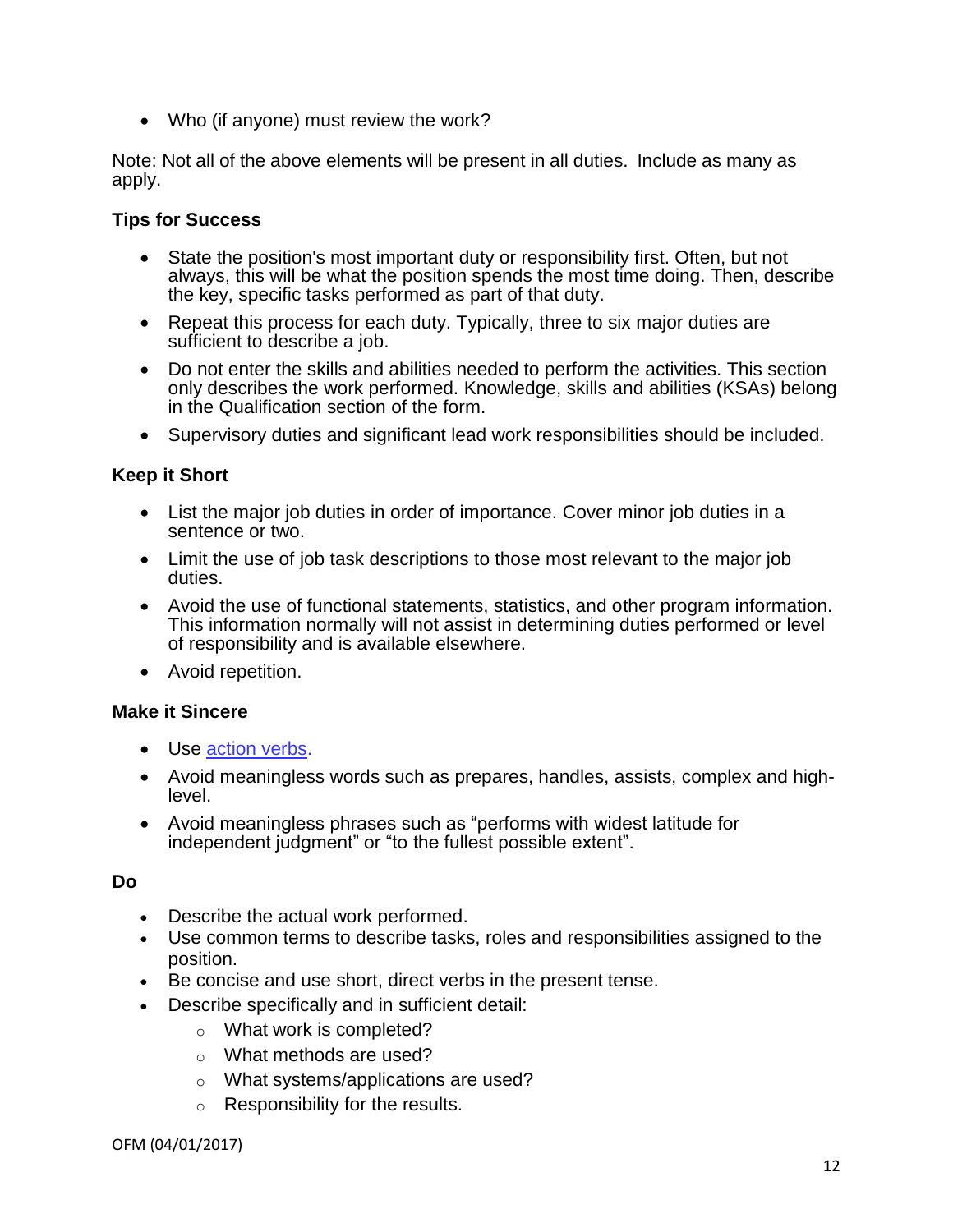- o Consequence of actions or errors.
- o Instructions or guidelines provided.
- o Supervision exercised and received.
- $\circ$  Relationship of position with others within the organization.
- $\circ$  Any other pertinent facts.
- Define acronyms when used.
- Provide sufficient information on the position description to clearly distinguish the level of work.

#### **Don't**

- Be overly technical with current jargon. Say, "performs coding of systems" rather than, "…codes with "ABC language to complete project."
- Copy wording from class specifications.
- Use ambiguous terms, such as "handle," "research," etc., without an explanation as to what this involves.
- Use abbreviations or technical terms without an explanation.
- Describe personal characteristics. (Example: *"Deals with the public and must have a pleasing personality at all times."*)

#### <span id="page-13-0"></span>**Key Points to Remember**

It is important not to draw conclusions with your statements by giving an opinion on how difficult or how important the duties are. Phrases such as "most difficult", "complex" or "highly-complex", add little, if anything, to the job description. What is most difficult, complex or highly complex to one person may not be to another. If these words or phrases are used, they need to be described in detail and stated in proper context to the way those terms are used in the class specifications.

Do not use misleading words or use words out of context with the State HR, *Glossary of Classification Terms*. For example, do not use "manages" when the actual task is "coordinates" or words like, "investigates" when the actual task is "reviews". These words have specific meaning for allocating purposes and it is important to describe the work in proper context to those terms. For further guidance, review the [Glossary of](http://hr.ofm.wa.gov/sites/default/files/documents/CompensationAndJobClasses/Comp%20Class%20HR%20Pro%20Tools/Classification_Glossary.pdf)  [Classification Terms](http://hr.ofm.wa.gov/sites/default/files/documents/CompensationAndJobClasses/Comp%20Class%20HR%20Pro%20Tools/Classification_Glossary.pdf) for a list of terms used to describe work.

When writing this section, provide enough context to fully describe the work, but also acknowledge other sections address other components of work such as problem solving and decision-making.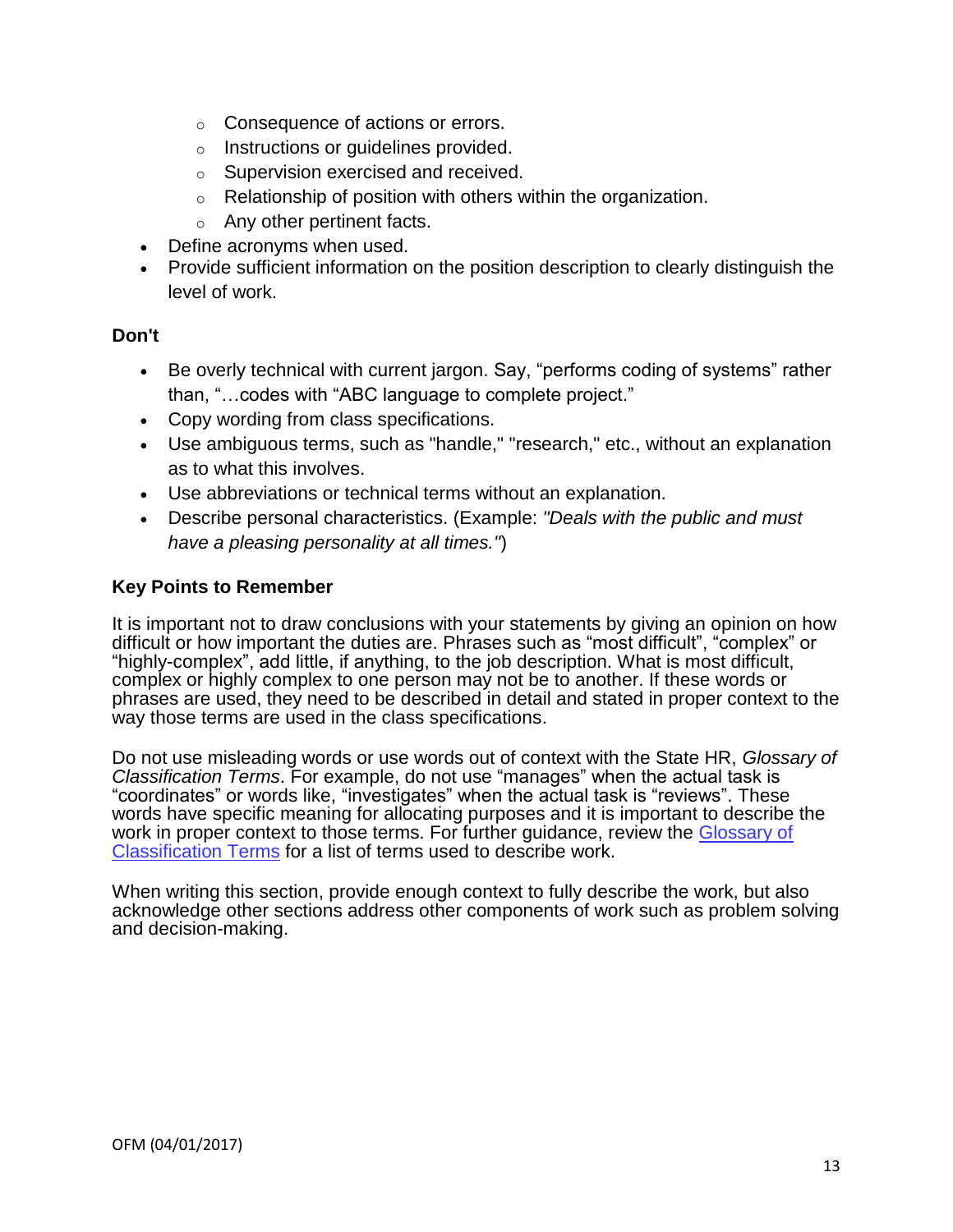# <span id="page-14-0"></span>**Example**

## **Duty**

*Provide primary customer and desktop support for local and regional area IT Systems.*

# **Task(s)**

- *Diagnose and resolve reported system incidents for end users within the assigned geographic area.*
- *Install and configure hardware such as computers, monitors, mice, keyboards, printers, switches and wireless access points.*
- *Troubleshoot software issues involving Java and SQL.*

#### **Outcomes**

Outcomes describe the expected results of work performed. Outcomes can be multitiered and impact different levels of the organization depending on the nature, scope and level of work performed. The following table shows the impact of outcomes throughout different levels of an organization from the initial output to the ultimate outcome.

#### **Example**

| Impact:                  | <b>Individual</b> | Individual/Unit     | <b>Division/Organization</b> | <b>State</b>        |
|--------------------------|-------------------|---------------------|------------------------------|---------------------|
| <b>Outcome</b><br>Level: | Initial Output >  | Immediate Outcome > | Intermediate Outcome         | Ultimate<br>Outcome |

# **Tips for Success**

Use the following process to write outcomes:

- State the duty or task performed (action or activity).
- Identify the desired result. Results are identified as "outputs" which are often measured in terms of numbers or percentages.
- Ask the question, "this output is achieved "so that" and answer the question for as many outcome levels as necessary.
- State the desired outcome.

#### **Example**

**Outcome:** *This position resolves reported system incidents or other IT end user issues so that employees in the registration division provide accurate and timely online registration services for customers.*

#### <span id="page-14-1"></span>**Identifying and Underlining Essential Work Functions**

Essential functions are the *crucial duties and tasks* that are central to a position's existence.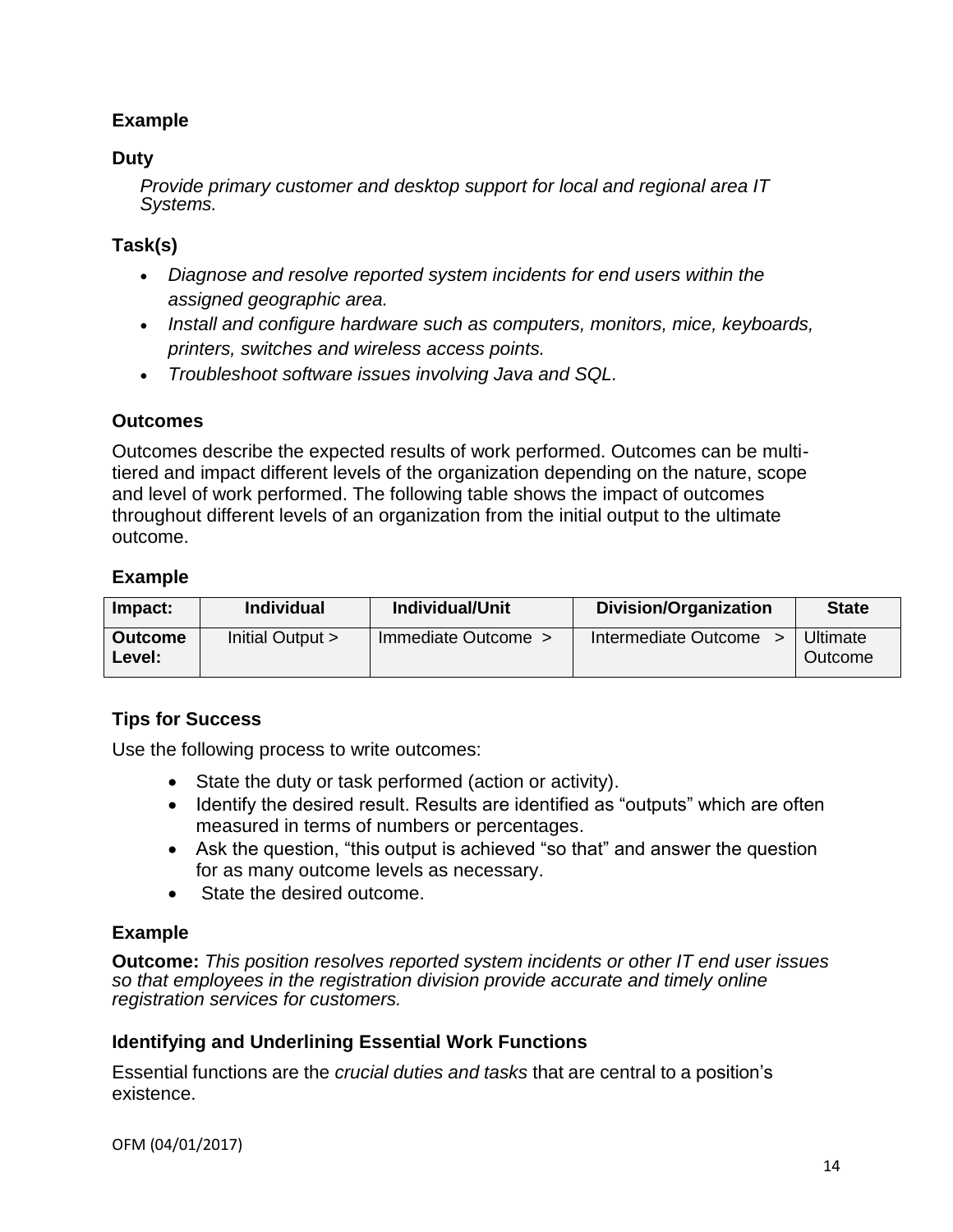Essential functions are defined as the fundamental, crucial job duties performed in a position. They do not include marginal functions, which are extra or incidental duties. Accurate identification of the essential functions carries greater weight in position descriptions that do not use percentages to identify the primary work of a position, such as the IT PD form.

It is also critical to separate the function, which creates a desired outcome, from the method, which is a way of performing a function. An essential function is a completed task, not how that task is accomplished.

Essential functions must be based on the work performed rather than the capabilities of an individual.

Identifying the essential functions helps ensure fair employment decisions consistent with the *Federal Americans with [Disabilities](http://www.ada.gov/) Act* and the *[Washington](http://www.hum.wa.gov/Employment/Index.html) State Law Against [Discrimination](http://www.hum.wa.gov/Employment/Index.html)*.

Essential functions determine what job modifications may be made under the Reasonable Accommodation Process.

#### <span id="page-15-0"></span>**Tips for success**

Use the following criteria to determine if a function is essential:

- The position exists to perform the identified function or task.
- Only a limited number of employees can perform the function or tasks.
- The function is specialized and incumbents are hired for their ability to perform the function.
- If the incumbent has a temporary or permanent disability, would the duty be such that you would need the incumbent to continue performing the duty with or without reasonable accommodation? Essential functions are used in the accommodation process.

Tasks may be modified but not removed from the position description. For example:

- Building a computer requires the knowledge and ability to determine hardware needs and to put it all together.
- A person with low vision may need a magnifier to see the small parts and connections. However, having another position assemble the pieces would not be a reasonable accommodation.

Underline each statement that describes an essential function of the job. Essential Functions may be duties, tasks, or both. Only underline duty and task statements that describe the essential function of the job.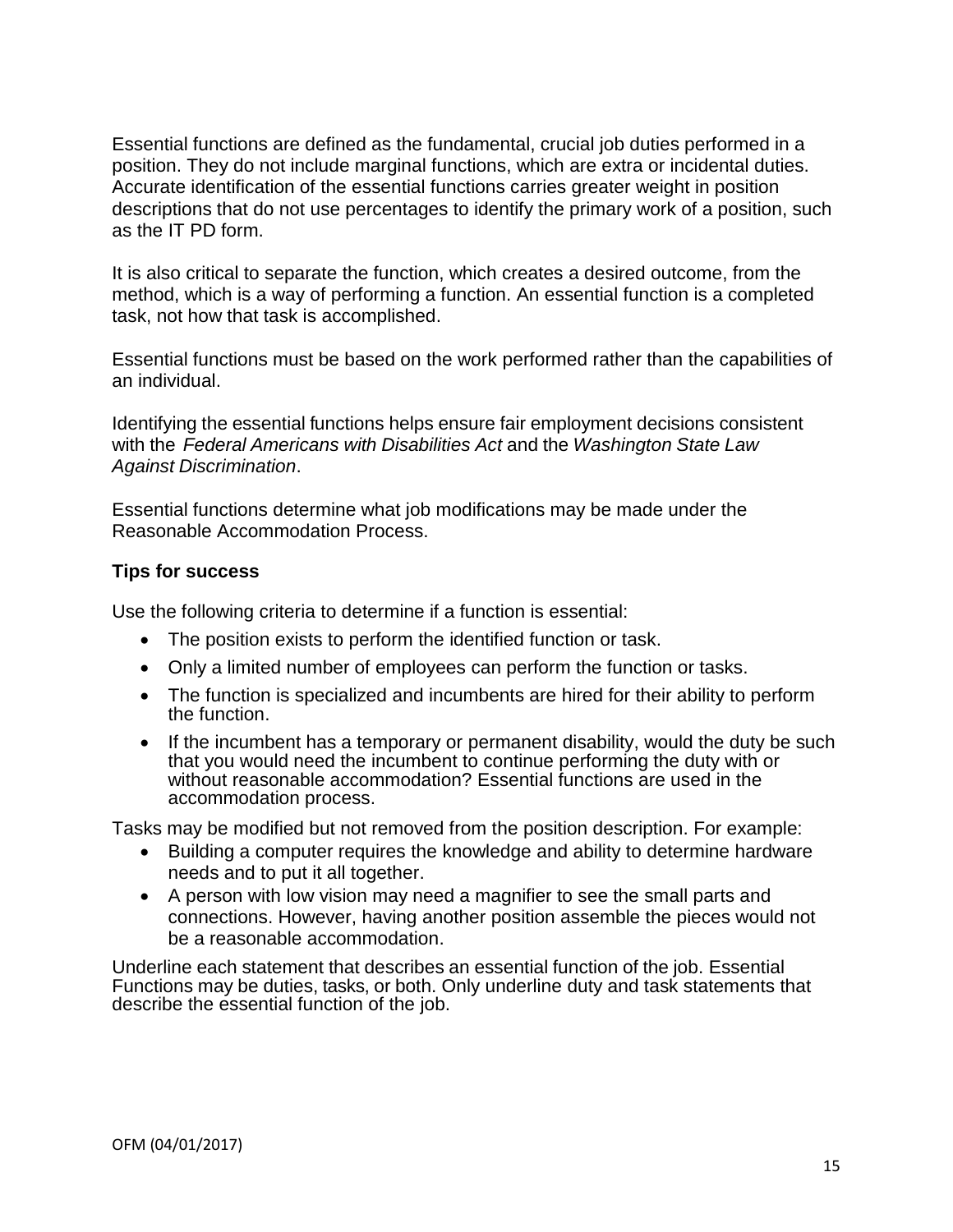#### **Examples**

#### **Supervisor**

**Duty**: *Supervises six staff who construct wooden toys within the Toymaker Production Unit.*

**Tasks Include**: *Assigns and inspects the work of staff, and instructs staff in safety and compliance to ensure toys meet standards set by the US Consumer Safety Product Commission. Evaluates staff performance and provides ongoing feedback to help staff develop and enhance their toy-making skills. Initiates the progressive discipline process as needed to address staff performance issues in accordance with the agency's corrective action policies and procedures.*

#### *Information Technology Specialist*

**Duty:** *Conducts capacity and performance planning to determine the technology needs of the assigned area.*

**Tasks Include:** *Performs system modeling/mapping and plans connectivity to*  recommend designs that will improve capacity, efficiency, or compatibility with other *technology. Follows industry trends, and identifies and analyzes new requirements, capabilities, and configurations that may be applied to the organization to improve its efficiency. Tests and evaluates new software and/or hardware products, documents characteristics and makes recommendations based on an analysis of business requirements.*

#### **Correctional Industries Supervisor**

**Duty:** *Supervise a crew of offenders constructing office chairs within the CI Furniture Factory.*

**Tasks include:** *Assign and inspect the work of offender workers. Instruct workers in safety and compliance to ensure chairs meet set standards. Evaluate performance and provide ongoing feedback to help develop and enhance skills. Address performance issues in accordance with agency policy.*

# <span id="page-16-0"></span>**Problem Solving**

This section measures the nature and complexity of problems solved. It identifies the position's most complex or challenging issues, states how the issues are resolved, and indicates the frequency with which those issues occur.

The four elements to consider are:

- Depth of analysis.
- Nature of the problems to be solved.
- Complexity of the data.
- Extent of creative thinking.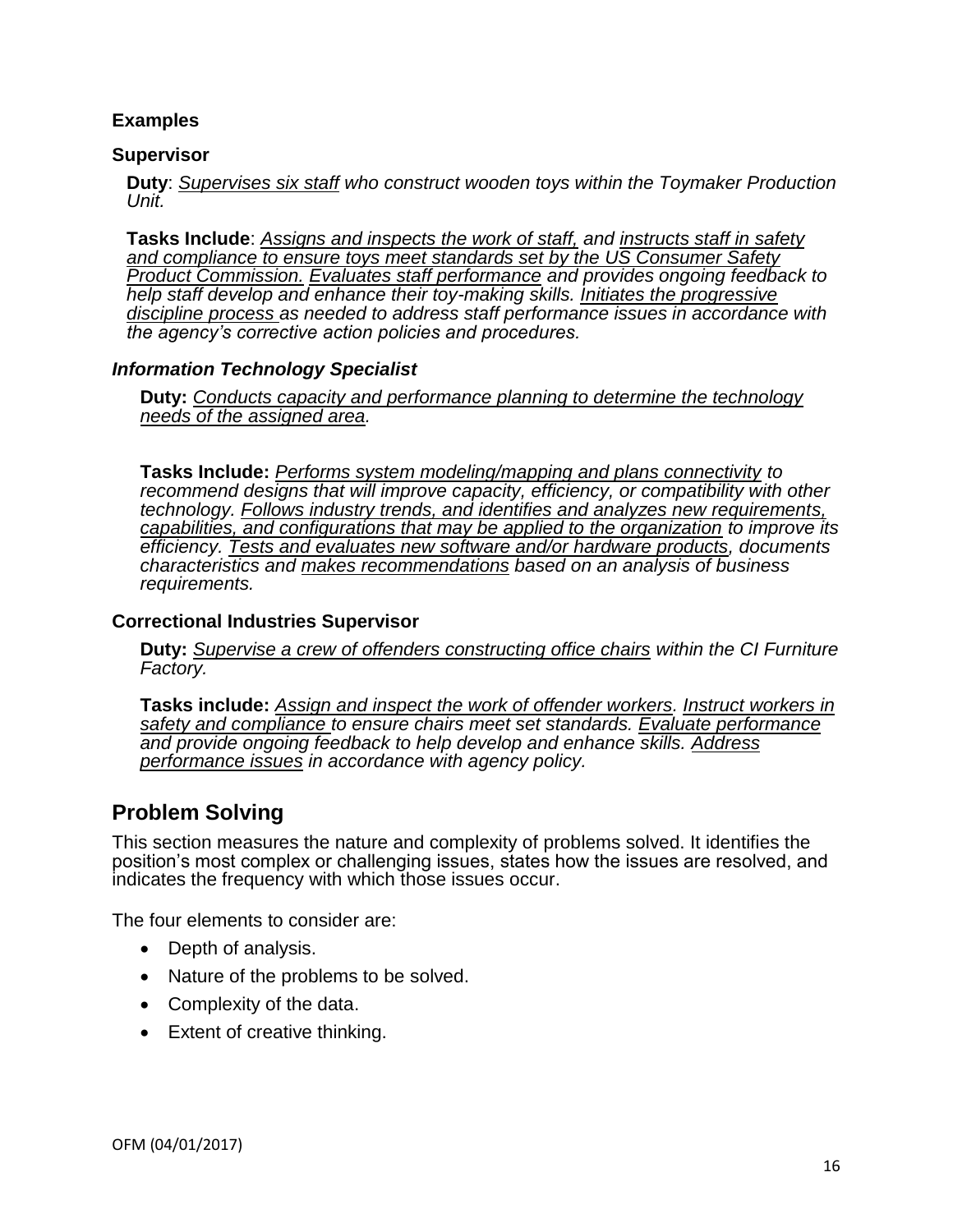<span id="page-17-0"></span>When writing examples, identify:

- Variety and complexity of tasks including the level of analysis involved.
- Level of difficulty in identifying what needs to be done.
- Level of responsibility for following or devising methods or process steps to complete the task.
- Difficulty and/or originality involved in performing the work, including the level of development for creative or innovative solutions.

How a problem is resolved is equally or more valuable when allocating than the problem itself.

The frequency of tasks does not determine the allocation of a position.

| <b>Complex/Challenging</b><br><b>Issue</b>                                           | <b>How Resolved</b>                                                                                                                                                            | <b>Frequency</b>                                                                                                                                                                                      |
|--------------------------------------------------------------------------------------|--------------------------------------------------------------------------------------------------------------------------------------------------------------------------------|-------------------------------------------------------------------------------------------------------------------------------------------------------------------------------------------------------|
| Identify three or four of the<br>most complex issues<br>resolved.                    | List key interactions.<br>Indicate who has final<br>responsibility for resolving<br>issues, including when an issue<br>is passed on to a higher-level<br>staff for resolution. | The anticipated frequency of<br>problem might be:<br>Daily<br>Monthly<br>$\bullet$<br>When a new software program<br>$\bullet$<br>is introduced<br>When a new application is<br>$\bullet$<br>launched |
| Example:                                                                             | Example:                                                                                                                                                                       | Example:                                                                                                                                                                                              |
| Improve Information<br>Security and Disaster<br>Recovery program                     | Obtain input from team<br>members, program security staff<br>and others.                                                                                                       | Continuously                                                                                                                                                                                          |
| materials                                                                            | Example:                                                                                                                                                                       | Example:                                                                                                                                                                                              |
| Example:<br>Address gap areas in<br>training needs on<br><b>Information Security</b> | Procures or acquires established<br>training when possible; develops<br>Information Security training as<br>needed utilizing standard tools<br>and course delivery methods.    | 4 to 5 times per year                                                                                                                                                                                 |

#### <span id="page-17-1"></span>**Example**

# <span id="page-17-2"></span>**Decision Making**

This section describes the position's decision-making responsibility. This includes identifying the position's required choices, determinations or judgements. It describes which decisions are sent to the next level of supervision for approval.

#### <span id="page-17-3"></span>**Choices, Determinations or Judgements**

When writing this section: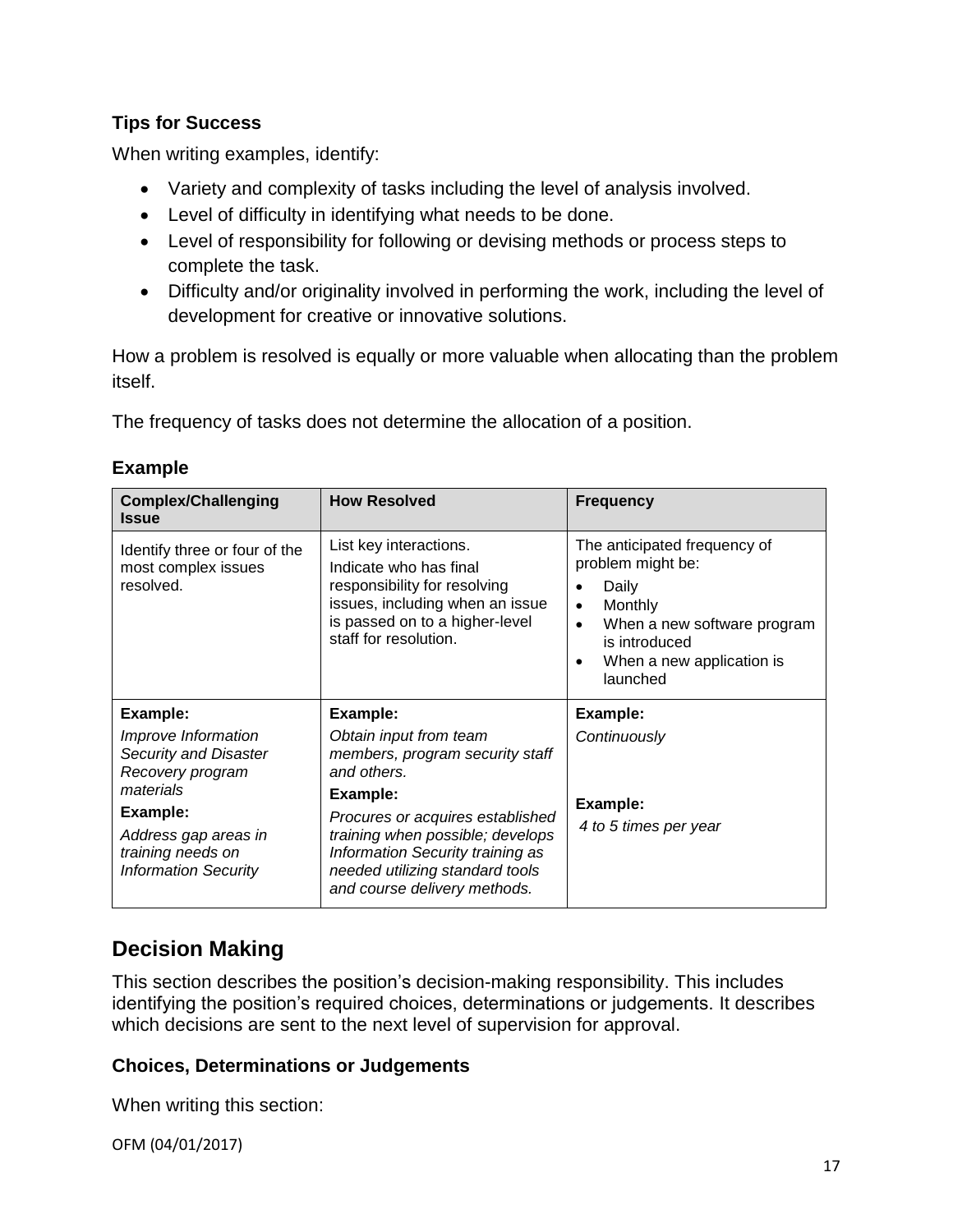- Focus on describing major duties or key job functions rather than describing lower level tasks.
- Describe job duties that require making choices, using independent judgement and/or making decisions affecting the outcome of the work.
- Address the level of independence the position has in making decisions and the degree of the position's control over others.
- Briefly describe the outcome(s) desired.

# **Example**

*Defines, analyzes and solves data ingestion problems, including identifying and testing solutions and evaluating the outcomes. Once tested and evaluated, independently implements the best solutions.*

# <span id="page-18-0"></span>**Next Level of Supervision**

When describing which decisions are sent to the next level of supervision for approval:

- Consider what is required to make the initial contact, the setting in which the contact takes place and the nature of the conversation.
- Clearly identify to whom the employee makes recommendations (if applicable).
- $\bullet$  Indicate who (if anyone) must review the work when it's done.

# **Example**

*After consulting with customers and assessing business needs, the position obtains approval from the Project Manager on developing data ingestion hardware or software requirements or enhancements.*

# <span id="page-18-1"></span>**Potential Impact of Results**

This section describes the potential impact of error in the event an individual failed to perform their job correctly. This includes identifying and describing the level of effect of the work on one or more individuals, the nature of the personal contacts and the degree of impact of the work on others.

Complete this section to identify potential errors "who" is impacted and the "degree" of the potential impact. The "who" might be end-users up to an entire division. The "degree" illustrates the effects of the impact on people or systems, etc.

# <span id="page-18-2"></span>**Who is Impacted**

When writing this section consider the effects on one or more individuals:

- The setting in which the contact takes place one-on-one, groups, etc.
- The focus and scope of the communication with others direct, indirect, contributory.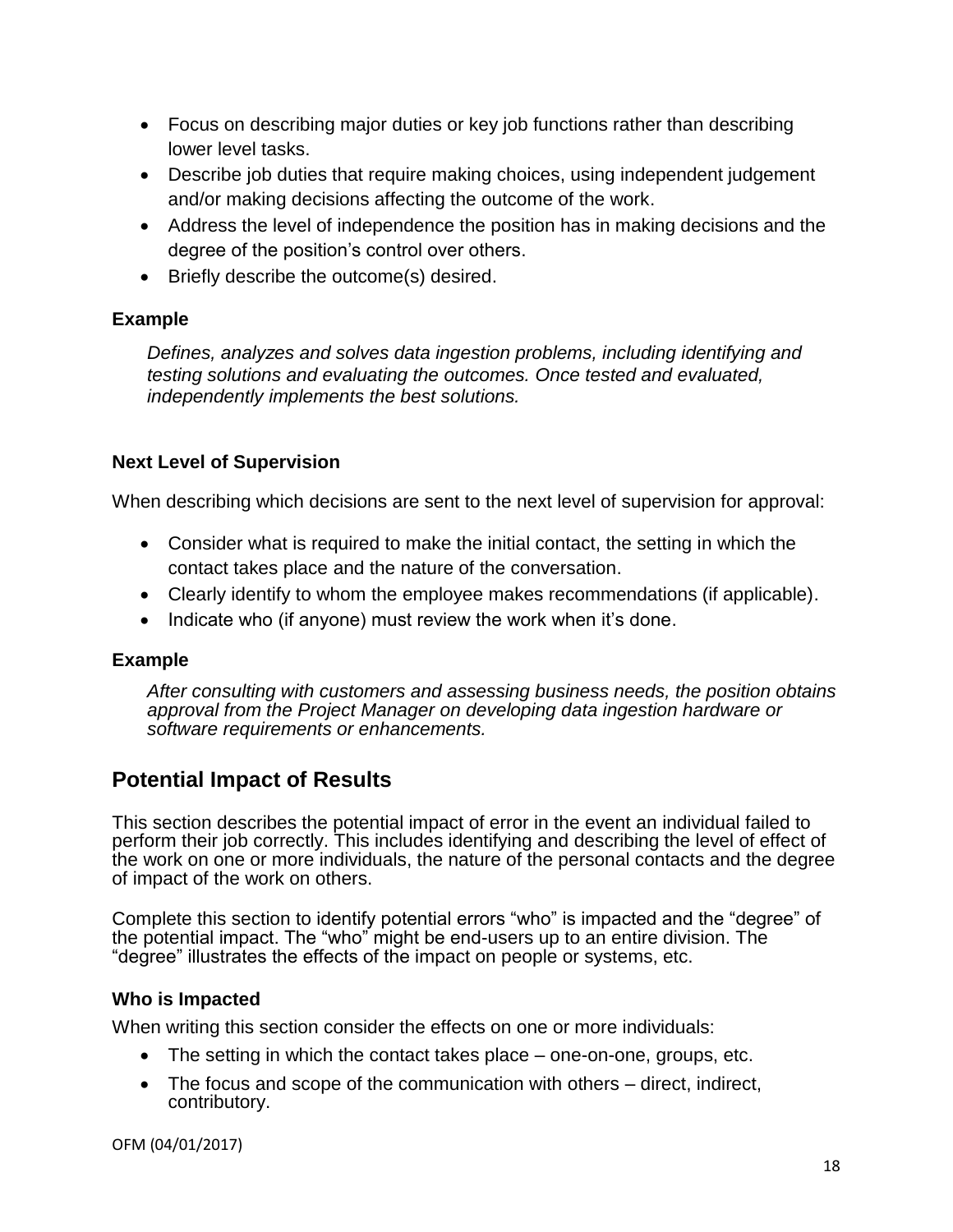- The reason for the communication and the context or environment in which the communication takes place.
- What is required to make the initial contact.
- <span id="page-19-0"></span>• The degree of difficulty of communicating with those contacted.

- Identify the reason for communicating such as exchanging information or negotiating a resolution.
- Identify the communication may take place in a controversial setting and/or with people of differing viewpoints, goals, and objectives.
- The impact may be to an entire agency/HE institution.

#### <span id="page-19-1"></span>**Example**

*The position's work directly impacts the agency-specific time and leave system. Problems with this system prevent staff from accurately entering time and attendance.*

#### <span id="page-19-2"></span>**Degree of Impact**

The "degree" illustrates the effects of the impact on people, resources or systems.

Examples should demonstrate the level of effect to one or more users such as:

- Single users.
- Single users or multiple departments.
- Organization-wide or multiple agencies/HE institutions.
- Statewide systems that collect revenue.
- Statewide systems that distribute funds.

Examples should identify the impact in dollars, processes, effect on larger systems, etc.

# <span id="page-19-3"></span>**Example**

*Anomalies in the time and leave system have the potential to create paycheck errors for up to 1200 employees.*

# <span id="page-19-4"></span>**Financial Dimensions (if applicable)**

This section describes the type and annual amount of all monies the position directly controls, administers or manages (*excluding employee salary and benefits*).

Few IT employees in state government directly control expenditures. This section may or may not apply to all IT positions.

If this section does not apply to the position, write "N/A."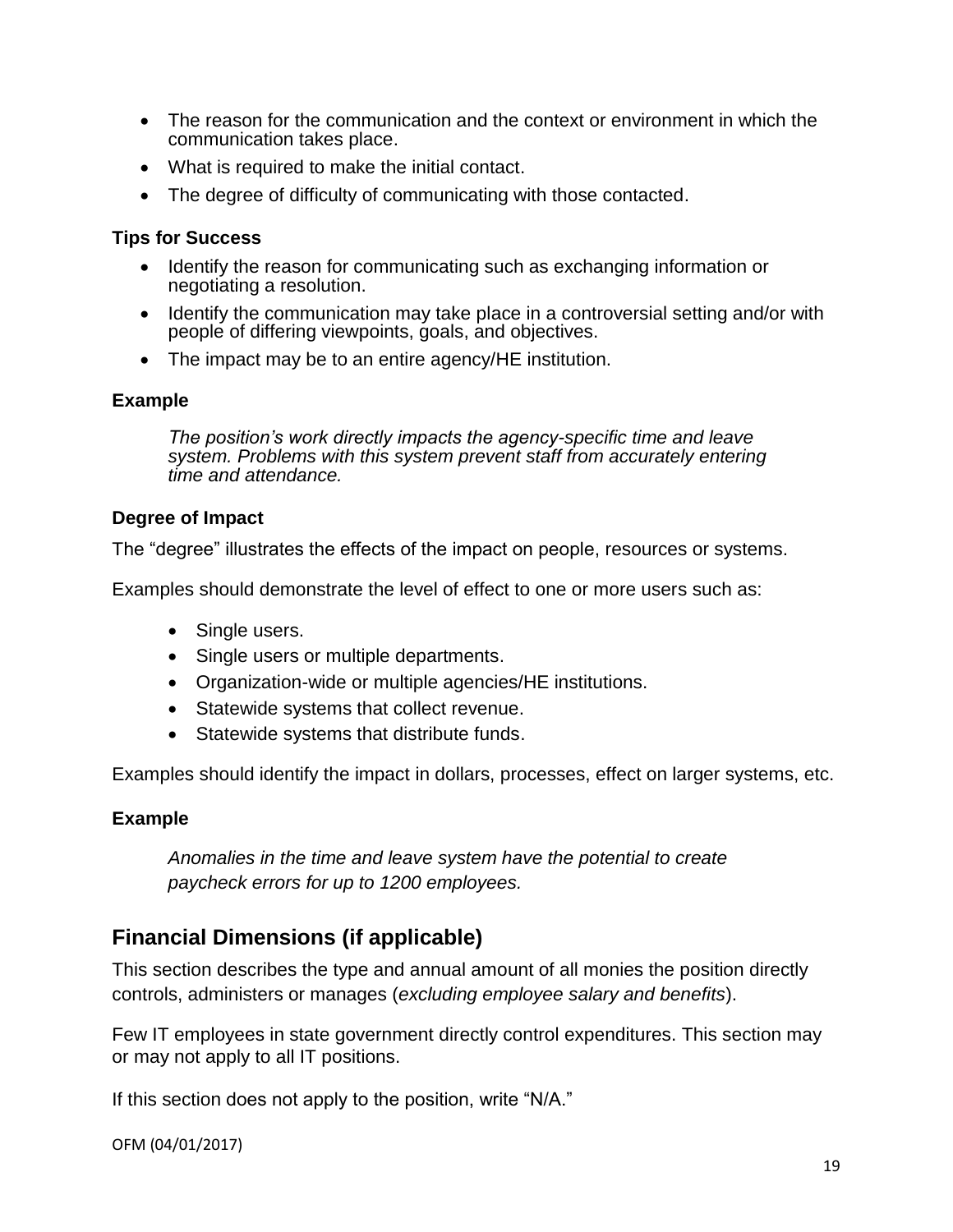- Describe which resources the incumbent effectively influences (people or things such as, financial, equipment, buildings).
- Which resources the incumbent has direct control over.
- Place a dollar amount where feasible (payroll, budget, or value of the resource).

# **Example**

- *All expenditures require approval by immediate supervisor.*
- *Manages computer equipment, valued at \$25,000.*

# **Lead Work/Supervisory Responsibilities**

This section describes a position's responsibilities, if any, for leading or supervising staff.

# **Tips for success**

- The terms 'lead' and 'supervise' refer specifically to leading or supervising staff only and is separate and distinct from serving as a "Project Lead" or other type of IT-related term.
- Supervision of contract staff, volunteers, or other individuals not employed by the organization should be noted in the "Work Activities" section.
- If you are unsure about specific lead and supervisory functions, refer to the "Lead" and "Supervisor" definitions in the State HR, [Glossary of Classification](http://hr.ofm.wa.gov/sites/default/files/documents/CompensationAndJobClasses/Comp%20Class%20HR%20Pro%20Tools/Classification_Glossary.pdf)  [Terms.](http://hr.ofm.wa.gov/sites/default/files/documents/CompensationAndJobClasses/Comp%20Class%20HR%20Pro%20Tools/Classification_Glossary.pdf)

# **Example**

- Lead worker *"This is a designed lead position in the work team responsible for regularly assigning, instructing and checking the work of unit staff as well as providing training and guidance on the work of the unit."*
- Not a Lead worker *"This position occasionally directs the work of a project team or acts as the lead subject matter expert for the [ABC] application."*

# **Working Relationships**

This section indicates the level of supervision the position receives. It also describes the position's level of independence and interactions with others by adding information that clarifies the position's interactions with others to accomplish work.

# **Tips for Success**

When writing this section, consider the: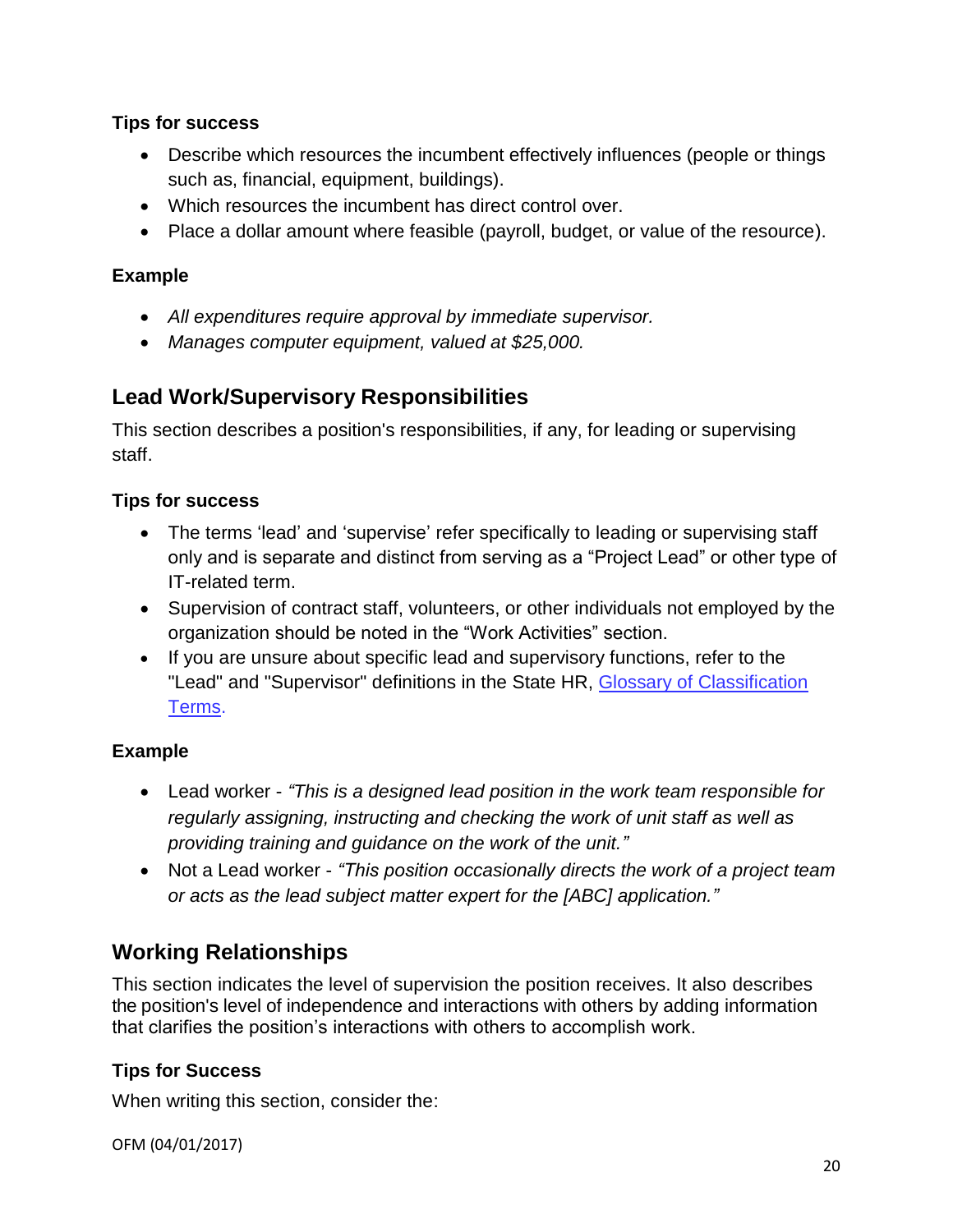- Amount of higher-level oversight the employee receives.
- Latitude the employee has in determining which work methods and priorities to apply.
- Scope of decision-making authority delegated to the employee.
- Extent to which the employee's completed assignments are reviewed.

Review the detailed descriptions of the Levels of Supervision in the [Glossary of](http://hr.ofm.wa.gov/sites/default/files/documents/CompensationAndJobClasses/Comp%20Class%20HR%20Pro%20Tools/Classification_Glossary.pdf)  [Classification Terms.](http://hr.ofm.wa.gov/sites/default/files/documents/CompensationAndJobClasses/Comp%20Class%20HR%20Pro%20Tools/Classification_Glossary.pdf)

# **Continuity of Operations Plans (COOP) Designation – For Disaster or Emergency Recovery**

This section identifies any Continuity of Operations Plans designation, commonly referred to as COOP\*. This relates to disaster or emergency recovery.

*\*HE Institutions do not refer to critical positions under COOP; rather they maintain a list of "Authorized Essential Personnel".*

Complete this section to:

- Identify positions required to work during a disaster or emergency, and
- Describe how the position performs those critical functions during a disaster or emergency.

# **Tips for success**

- If the position is critical during disaster or emergency recovery, check the "yes" box, whether you are a higher education institution or a state agency.
- Refer questions about the organization's COOP or critical office to the HR Office.
- If the position is designated COOP, outline the key expectations if an emergency interrupts normal operations.

Refer to the, [COOP and Critical Positions](http://hr.ofm.wa.gov/workforce-data-planning/workforce-planning/continuity-operations-plans-coop-and-critical-positions) for details about Governor Gregoire's Directive 07-06, Pandemic Flu Preparation.

# <span id="page-21-0"></span>**Qualification - Knowledge, Skills and Abilities**

This section describes the knowledge, skills, abilities, behaviors, experience, and education required. It describes the criteria used to evaluate individuals in a recruitment or layoff situation. It also lists and describes the [competencies n](http://insidedoc/usercontents/orgdev/docs/Academies/SSS/04REPDG.pdf)eeded to perform the work.

This section is divided into the following subsections:

#### **1. Required Education, Experience or Certifications**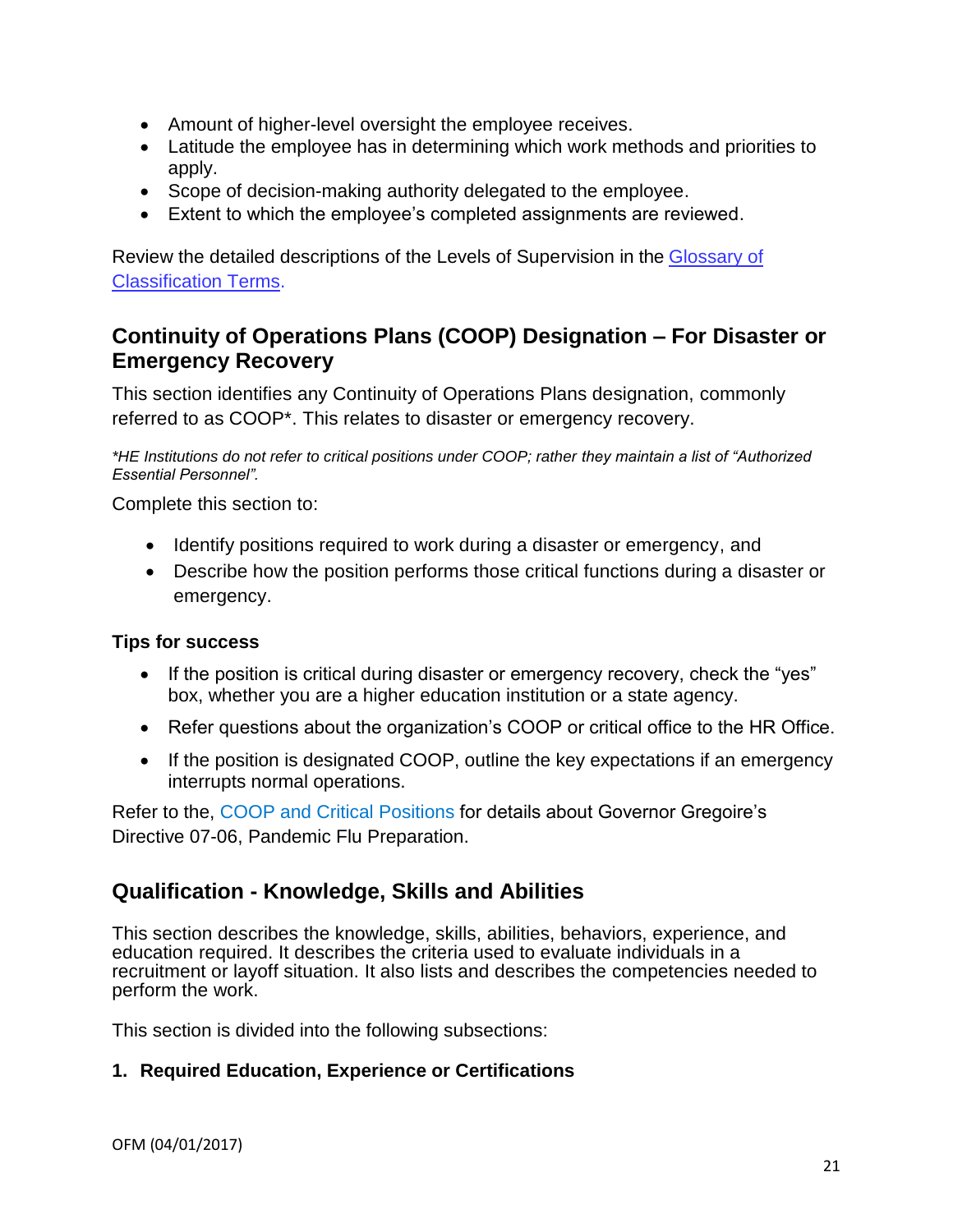These are qualifications the candidate must have to qualify for the position and to move forward in the hiring process.

#### **2. Desirable/Preferred Education, Experience or Certifications**

These are qualifications which are preferable but do not disqualify the candidate from moving forward in the recruitment process.

For both required and desirable qualifications, the second column, titled *Application*, is for you to explain why the qualification exists.

There should always be job-specific reason for identified experience, knowledge, skills and abilities. For example, what is the reason the incumbent needs four years of experience, or a Bachelor Degree?

#### **Tips for success**

The following questions may be helpful in identifying qualifications:

- Why is the qualification needed to do the work?
- What training and experience best prepares someone to work in this position?
- What licenses, certifications, or legal requirements pertain to this position?
- What must one know or be able to do?
- Identify desirable licenses and certifications other than the minimum requirements.

#### **Example**

| <b>Required Education, Experience or</b><br><b>Certifications</b>     | Application (why each qualification exists)                                                                                                                                                                                                                 |
|-----------------------------------------------------------------------|-------------------------------------------------------------------------------------------------------------------------------------------------------------------------------------------------------------------------------------------------------------|
| At least one year of IT Supervisory or<br>Lead experience.            | The position supervises the day-to-day activities of<br>seven IT employees.                                                                                                                                                                                 |
| Desirable/Preferred Education,<br><b>Experience or Certifications</b> | Application (why each qualification exists)                                                                                                                                                                                                                 |
| <b>Bachelor Degree in Computer Science</b>                            | Oversees a unit of employees that perform a wide<br>range of duties spanning multiple job families. Must<br>have knowledge of a wide variety of principles,<br>theory and practices to resolve problems and<br>develop strategies for unprecedented issues. |

# **3. Competencies**

These are the required knowledge, skills, abilities and behaviors necessary for successful job performance. The number, type and level of competencies depends on the nature and complexity of the work duties.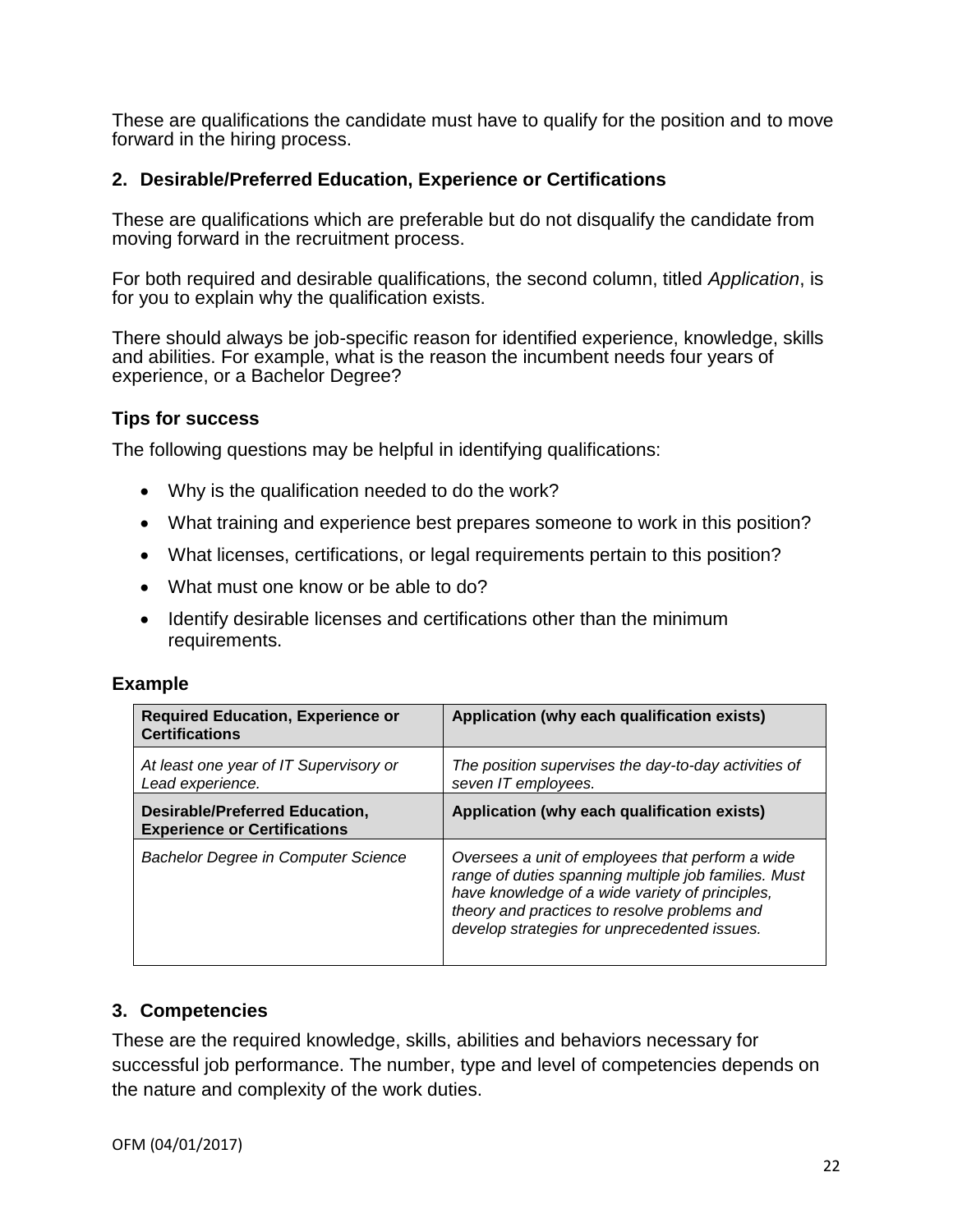To determine competencies, ask:

- What are the most critical duties and functions of the position?
- What is needed to effectively perform those duties and functions?
- What knowledge, skills, abilities (KSAs) would make a candidate stand out amongst the rest?
- What KSAs are important, but can be learned in the first year of employment?
- Think of some critical on-the-job situations related to the work activities. What knowledge, skills, abilities, or behaviors make the difference between handling these situations well and poorly?

# **Example**

*Advanced knowledge, skill and ability in designing and providing adult-level instructional technology support for academic programs/classes. Teaching and instructional skills in training both faculty and students to use current technologies.*

# **Special Requests and Conditions of Employment**

This section describes the licensing, certification, or other special or legal conditions of employment that go beyond the general qualifications of the position, such as a "dual language" requirement.

# **Tips for Success**

Use this section to highlight post-employment conditions or qualifications. For example, *"License X must be obtained within six months of employment."*

# **Examples**

*Must possess valid drivers' endorsement and good driving record.*

*Must successfully pass a criminal background check.*

# **Working Conditions**

This section describes the conditions under which employees agree to work. The supervisor should provide enough detail in each category to give the employee a clear picture of the expectations required for the position.

#### **Tips for success**

What must someone in this position be willing to do (e.g. frequently work alone or without supervision)?